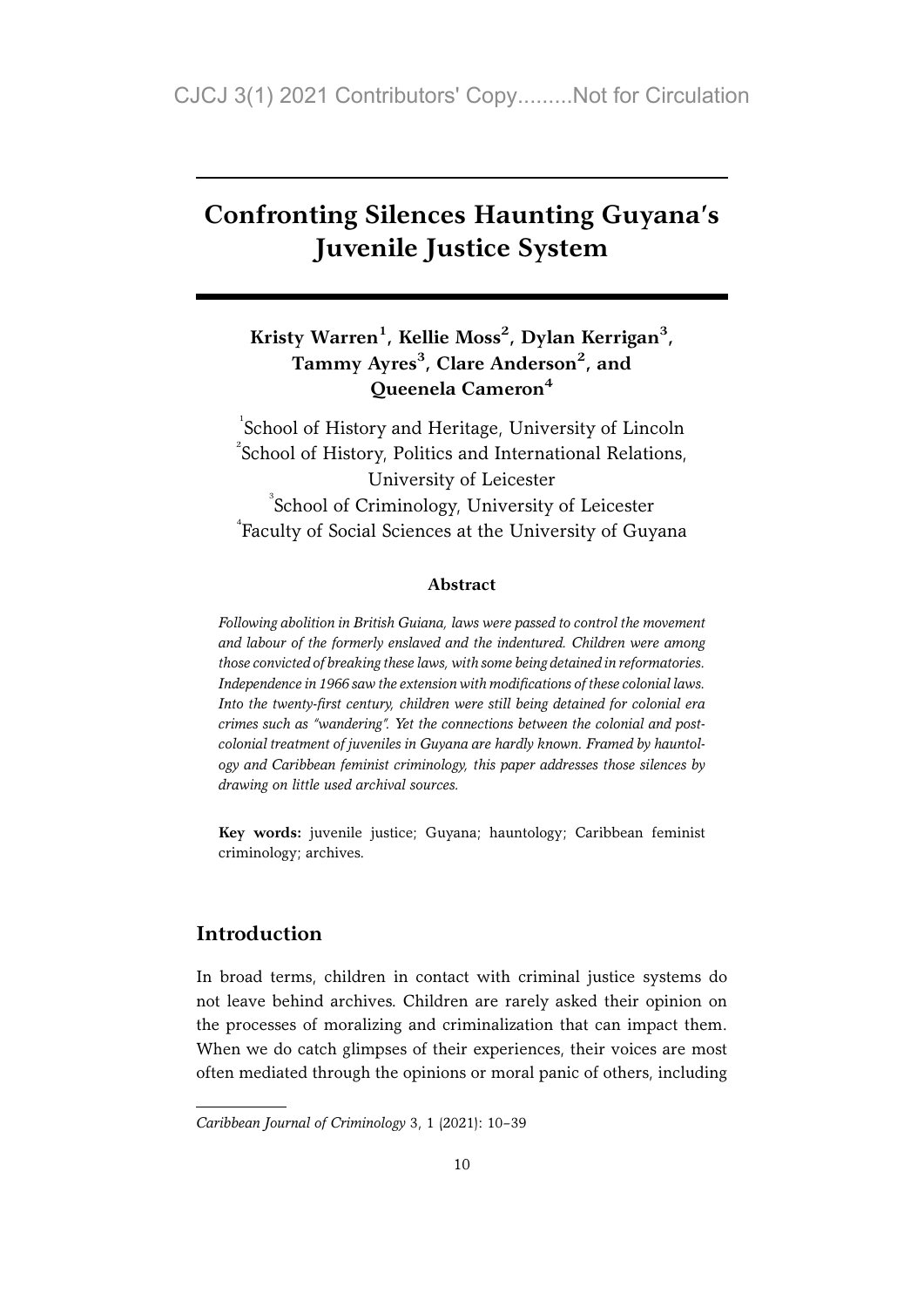police officers, truancy officers and court officials.<sup>1</sup> The omission of their voices leaves us with a conundrum: how can we write about juvenile offending from a child-centred perspective? In this paper, we address this problem by confronting a number of silences in the archives concerning Guyana, from emancipation in 1834 through Independence in 1966 to the present. Our goal is to explore and assess continuity and change in the representation of juveniles in the context of offending. Using a Caribbean feminist criminology lens (Evans and Kerrigan 2019) alongside concepts of coloniality (Mignolo 2007; Quijano 2000) and hauntology (Gordon 1997), we suggest and reveal new links, continuities and transformations between the colonial past and post-colonial present to provide insights, context and understanding around issues such as work, educational reform and rehabilitation in the context of child and youth justice.

Our argument is that the ghosts of the colonial past continue to haunt Guyana, its infrastructure, institutions, culture and people (Ayres and Kerrigan 2020). $^2$  The resources and training needed by young people to develop more fully in society in the past, and today, were and are limited. Assistance offered to children is often restricted to finding ways to make them fit better in society, rather than understanding the historicity of the juvenile justice systems which envelop them. Conversely, centring a child's needs to take a whole society approach would improve their chances at having richer lives. Our theoretical framework allows us to appreciate how powerfully the past has shaped the present. Criminal justice systems in the Caribbean both historically and today continue to protect, enforce and extend slavery and colonialism (Childs 2009; Saleh-Hanna 2015). They reproduce colonial institutions and legacies, including through infrastructure that was created to contain and control people conceptualized as "barbaric" and "uncivilized", such as the Indigenous, enslaved, indentured, immigrant, poor and mentally ill. This included children as well as adults. Only by examining the ghosts of

<sup>&</sup>lt;sup>1</sup>Roper (2019: 187) describes the construction of the category of childhood as being "pliable" in response to existing social systems. As we will see throughout the paper, who is considered a child for the purposes of criminal prosecution, conviction and detention changes over time.

<sup>&</sup>lt;sup>2</sup>Hauntology explains how the lingering influence of the past - coloniality, violence and trauma – and their silences plague the present in spectral and ghostly ways, which can be present or absent. Hauntology facilitates and gives body to such absences and their afterlives. It acknowledges that omissions and disappearances are not the same as death, but instead emphasizes how the psychological and emotional impacts of the disappeared, the omitted and the hushed endure both in the social and individual bodies of a nation. This concept allows the authors to examine the gaps in archival repositories to re-imagine Guyana's juvenile justice system now and historically. As Gordon (1997: 197) outlines, hauntology enables us to see the "unseen forces, their harm, and the constricting parameters within which they force us to live".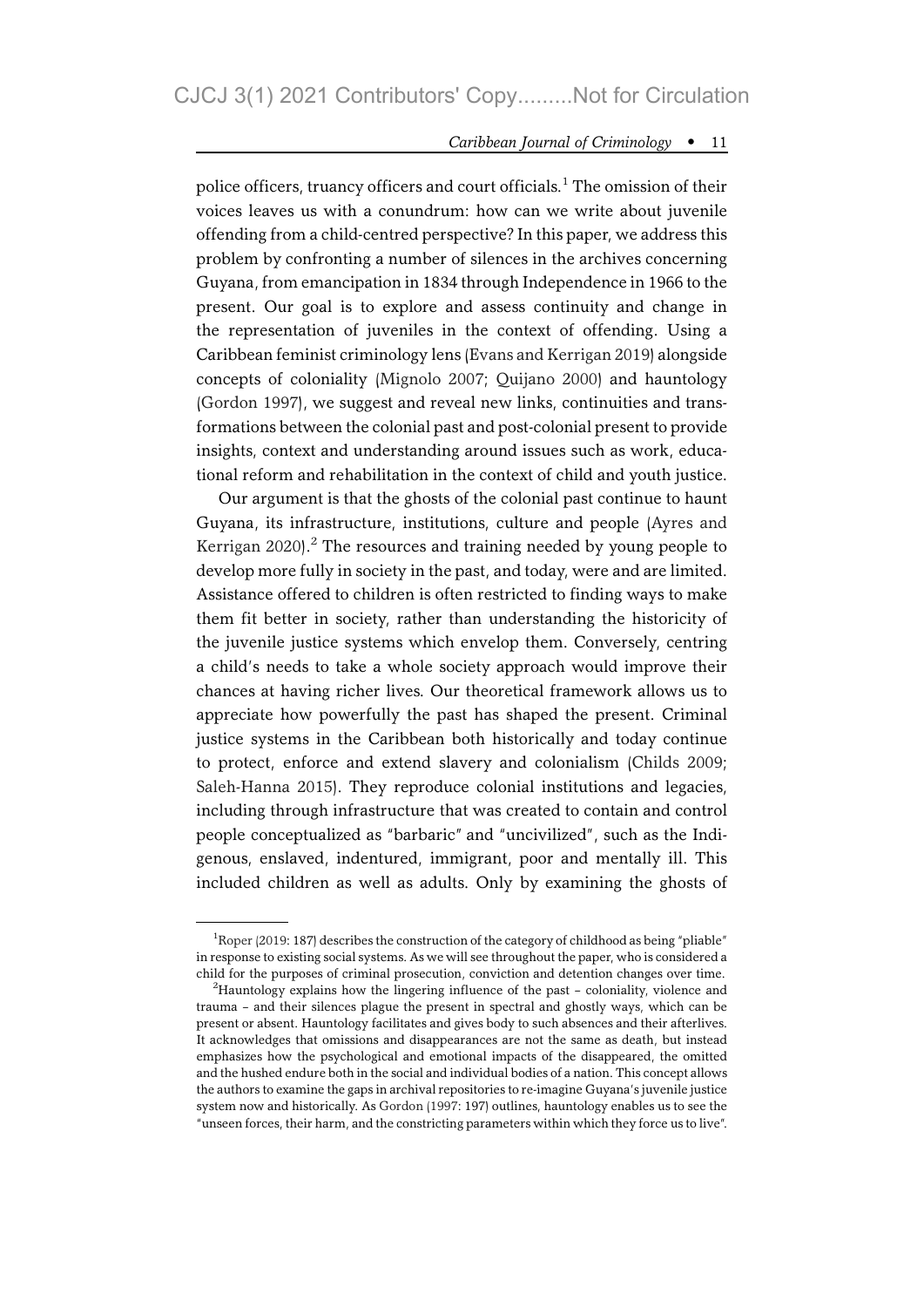the past, we suggest that the complexities of the contemporary social life of children in Guyana can be understood.

In colonial Guyana (known as British Guiana), legislation on children initially focused on the care of orphans or the destitute and was remarkably blind to the processes and practices connected to slavery. Following abolition in 1834, the treatment of youth offenders incorporated newly racialized and gendered tropes of the colonial system. In this sense, young people were another group to be demonized, controlled and utilized for the good of the economy (De Barros 2002). The emphasis on social control and the preparation of children and young people for productive labour can be seen in the introduction of laws to restrict children's mobility and to enforce attendance at school or work. These focused on "wandering", a capacious category that could be used to pick up young people living on the streets or apparently neglected by their parents and families. At first the 1838 Act did not stipulate age (TNA CO 113/1 1838). However, from 1852, children under the age of 14 deemed poor and destitute (whose parents had died or deserted them) could be put in the orphan asylum and school of industry (TNA CO 113/2 1852). Then in 1879, the Onderneeming School was used for those under the age of 16 years found to be wandering or with no place of abode (TNA CO 113/6 1879). The age of committal was later raised to those under the age of 17 (Guyana Juvenile Offenders Act 1931 Cap 10:03). Such legislation has proved remarkably enduring, spanning the colonial and independent era and its history across 150 years. It continues to haunt contemporary Guyana and is a central focus of this article.

Built on stolen lands and stolen bodies and operating on constructions of crime and criminality that were racialized and gendered (Saleh-Hanna 2015), Caribbean criminal justice systems are forged from the injustices of colonial genocide, theft and exploitation (Childs 2009). As Saleh-Hanna (2015: 3) explains: "Chattel slavery and criminal justice are both at the beginning of this system, one and the same, haunting, replacing, reforming and rebirthing one another". This important insight forms the background to our focus on the emancipatory potential of archival material despite its ghostly omissions. We propose that it can be used to better contextualize and understand the process of developing new approaches to youth offending (e.g. probation and separate institutions) during the post-Independence period (Saleh-Hanna 2015).

Though framings of hauntology and coloniality are key to our analysis, we are also influenced by the power of Caribbean feminist criminology, which also acknowledges such contexts and entanglements between the past and present, the global and local. While Caribbean feminist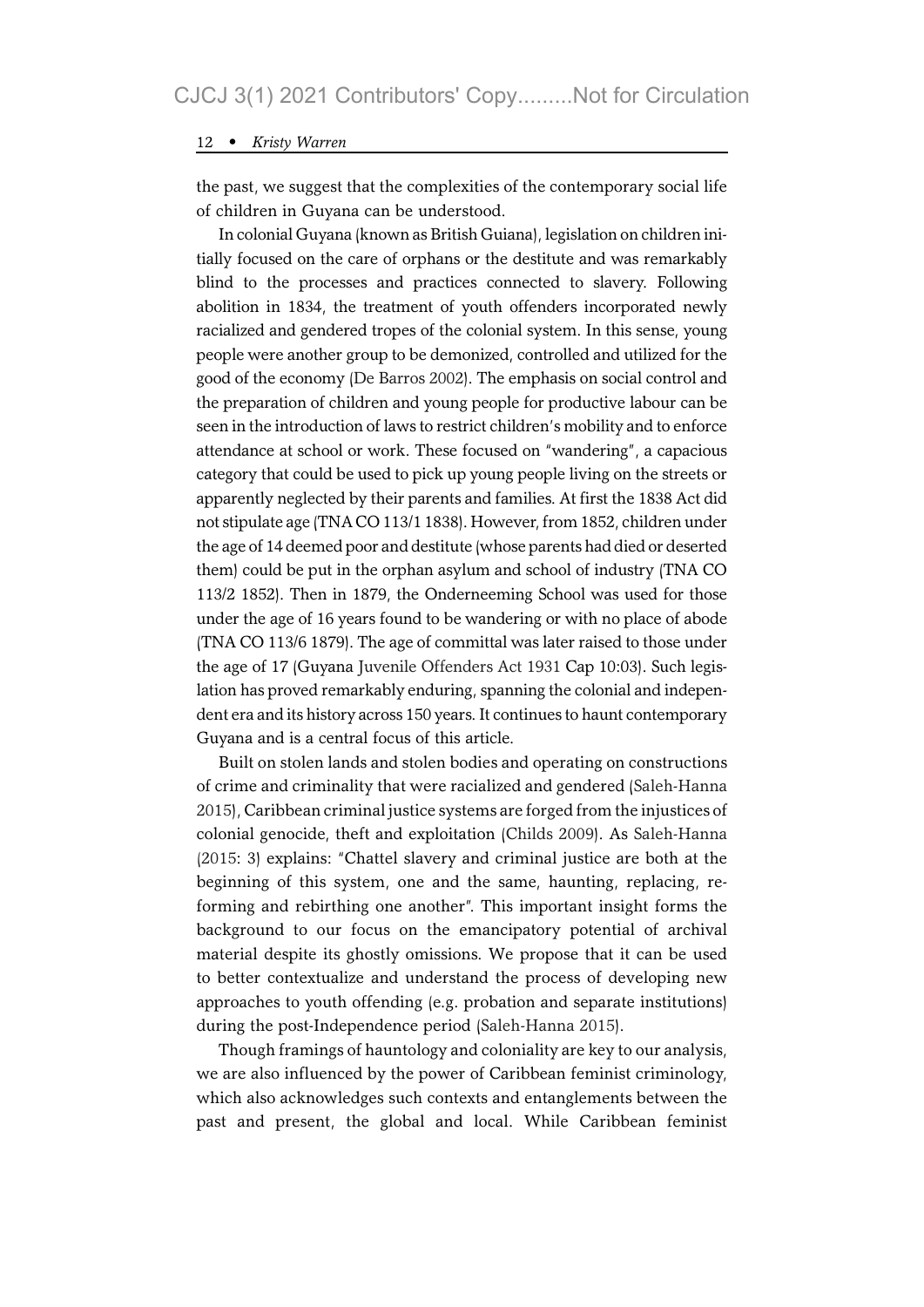criminology is still in its nascent stages, research in the Anglophone Caribbean on areas of concern to the broader field (Renzetti 2013) is well established (e.g. DeShong and Haynes 2016; Lazarus-Black 2003; Morgan and Youssef 2006; Robinson 2000; Trotz 2004). Adopting a Caribbean feminist criminological approach to archival materials grounded in ideas of coloniality and hauntology allows us not only to address their silences (Warren and Kerrigan 2021) but also to ask and explore key questions. These include: how in difference-making terms do social structures of control impact Guyana's response to youth offending across eras and into the present? How does colonialism linger in new approaches to youth offending in Guyana? And, how do contemporary criminal justice systems potentially extend forms of exploitation, victimization and discrimination intrinsic to the colonial encounter? Answering these questions is important for the construction of improved conceptual frameworks for child and youth justices, relevant to Guyana and other former British colonies. The article does so by exploring colonial constructions of juvenile delinquency and connecting them to the post-colonial period, thus revealing how their legacies and afterlives are of ongoing relevance to the representation, treatment and punishment of children and youth offending.

### Methodology

From our broader research on the history of Guyana's prisons, it became apparent that the experience of juveniles in Guyana was often absent in the archives. This is despite children being at the centre of discussions relating to potential sources of labour and the need to create "useful citizens", particularly from the post-emancipation period. In addition to the limited archival data, the inherent bias of the archives frequently skews the experiences of children in colonial Caribbean societies. In particular, the enduring nature of the devastating effects of enslavement on intimate and family relations alongside the desire to control the freedom of the formerly enslaved ensured that juveniles were frequently labelled as delinquents lacking in parental guidance.

By examining the records of varying colonial institutions, including the orphan asylum, girls' reformatory and Onderneeming school, alongside annual reports from the Inspector General of prisons and the police, we have been able to reveal a more nuanced, yet still wanting, understanding of the lives and experiences of juveniles. Annual reports, along with Blue Books of Statistics, contain a host of qualitative and quantitative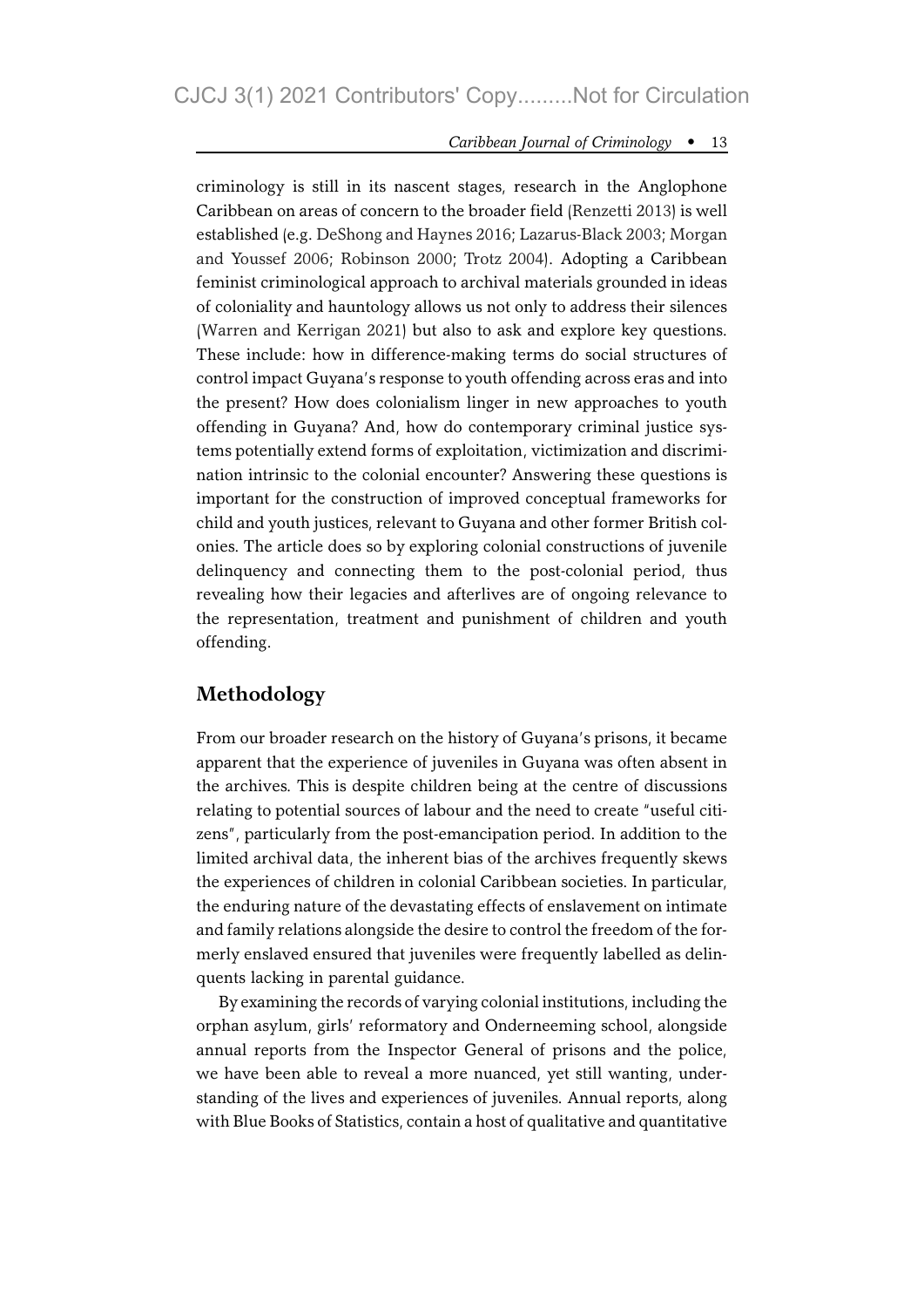data including rates of admission, crimes committed, nationality, religion and the condition of the facilities from their establishment in the nineteenth century to Guyana's independence. However, dealing with the administration and running of institutions, these reports often forfeit any consideration of individual children. Reliance on official records to uncover the everyday realities of individuals has rightly been criticized as presenting them as depersonalized objects of institutional action (Bredberg 1999). It was important, therefore, for us to remember that colonial bureaucrats wrote these reports for the consumption of other government officials.

There is considerable continuity in the source base from the period around Independence in the 1960s, though some changes to recordkeeping occurred soon after Guyana became a republic in 1970. Thus, gathering information about juvenile offenders after this time becomes difficult (Warren and Kerrigan 2021). There are considerable gaps, but the sources we have access to from Guyana offer us valuable material which includes the views of those working in the police force and probation services as well as academics. They produced and commented on collections of statistics, made observations on teenagers in general and drew conclusions on what caused young people to become "delinquent".

We have found very few sources concerning children and teenagers for the 1980s and 1990s. This follows our wider experience of attempting to locate documents in the post-independence period (Warren and Kerrigan 2021). One possible reason is the general lack of resources that the country faced during this period. Another is the "low esteem" attached to recordkeeping and archiving (Warren Kerrigan 2021: 3). Critically, we first hear the voices of children and young people in a study conducted with street children in 1992 (Danns 1992). This is followed by a few in-depth studies in the 2000s alongside further police and prison reports.

# Constructions of Juvenile Delinquency in the Colonial Period

Social dislocation and dysfunction were endemic in British Guiana following emancipation in 1834, the abolition of apprenticeship in 1838 and the subsequent arrival of indentured immigrants. The extractive conditions of colonialism underpinned processes of criminalization, particularly in relation to restrictions on labour movement and related constructions of "vagrancy" (UKPP 594 1848:190–192; Smith 2014: 6). The colonial government established several institutions, dedicated to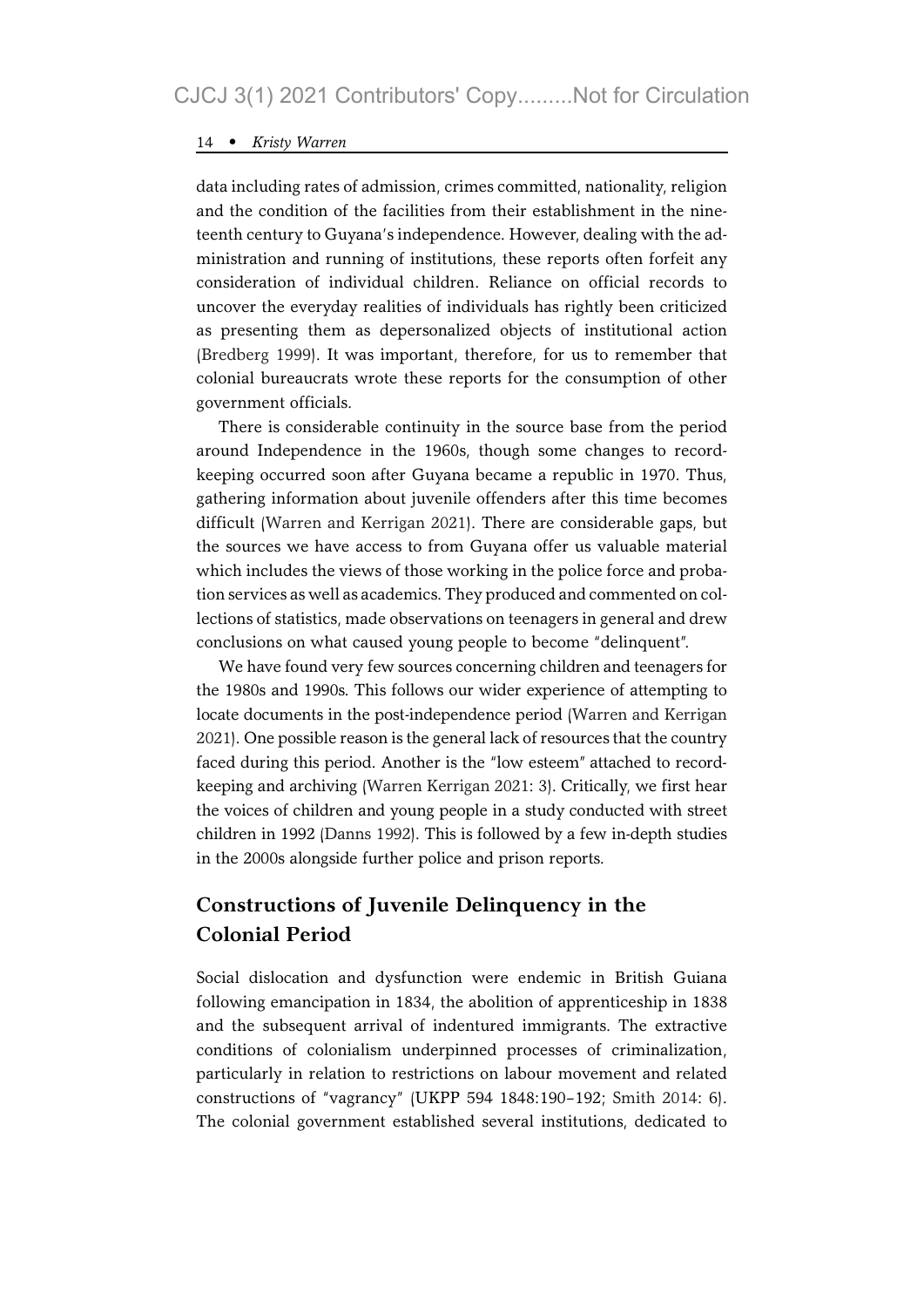containing and controlling vagrants, "criminals" and the poor, in the nineteenth and early twentieth centuries (UKPP 594 1848: 190–192). These included alms-houses and asylums, district prisons and a penal settlement, as the colonial government increasingly took responsibility for the population management that had previously fallen to plantation owners. This included a newly expanded judicial system to deal with the increased freedom of the formerly enslaved.

The planters' concerns centred on the scarcity of labour, as the formerly enslaved opted to leave their former owners and move to urban centres. The colonial government attempted to induce labourers to stay on the plantations by exploiting tenancy arrangements and introducing high taxes. Even as indentured labourers replaced the formerly enslaved as the predominant form of labour, the planters continued to believe they were involved in a desperate struggle against habitual idlers, absconders and vagrants (Mohapatra 2004). Within this context, the colonial authorities also established institutions for children, with the goal of ensuring they became "useful" members of society. From 1852, children under the age of 14 years faced restrictions on their mobility and could be brought before the magistrate and criminalized for a range of misdemeanours, which included begging, receiving alms, wandering, being destitute and frequenting the company of thieves (TNA CO 113/2/1 1852; Francis 1895: 150–151).

Vagrancy offences in particular were notorious for providing local authorities with the ability to detain those deemed to be objectionable (Matthews and Robinson 2019). An orphan asylum, to deal with the new and growing problem of destitute juveniles, was also established in 1852 (TNA CO 113/2/4 1852). This reflected metropolitan patterns whereby, as criminal proceedings during this period reveal, poverty was at the root of most criminal offences involving children. The role of juvenile justice, therefore, became increasingly contradictory as British reformers advocated for institutional solutions for juvenile offenders and those deemed at "risk" (Shore 2004). In Great Britain, efforts to address concerns regarding juvenile delinquency received legislative sanction in 1854 with the establishment of reformatories for convicted juvenile offenders under the age of 16 years (May 1973). This was followed in 1857 by a law to establish industrial schools for destitute children and criminals, which was later amended (1866) to include young children considered to require "care and protection" (De Barros 2005; May 1973). Thus, by the 1850s, juvenile offenders, orphans and destitute children were far more likely to be institutionalized than ever before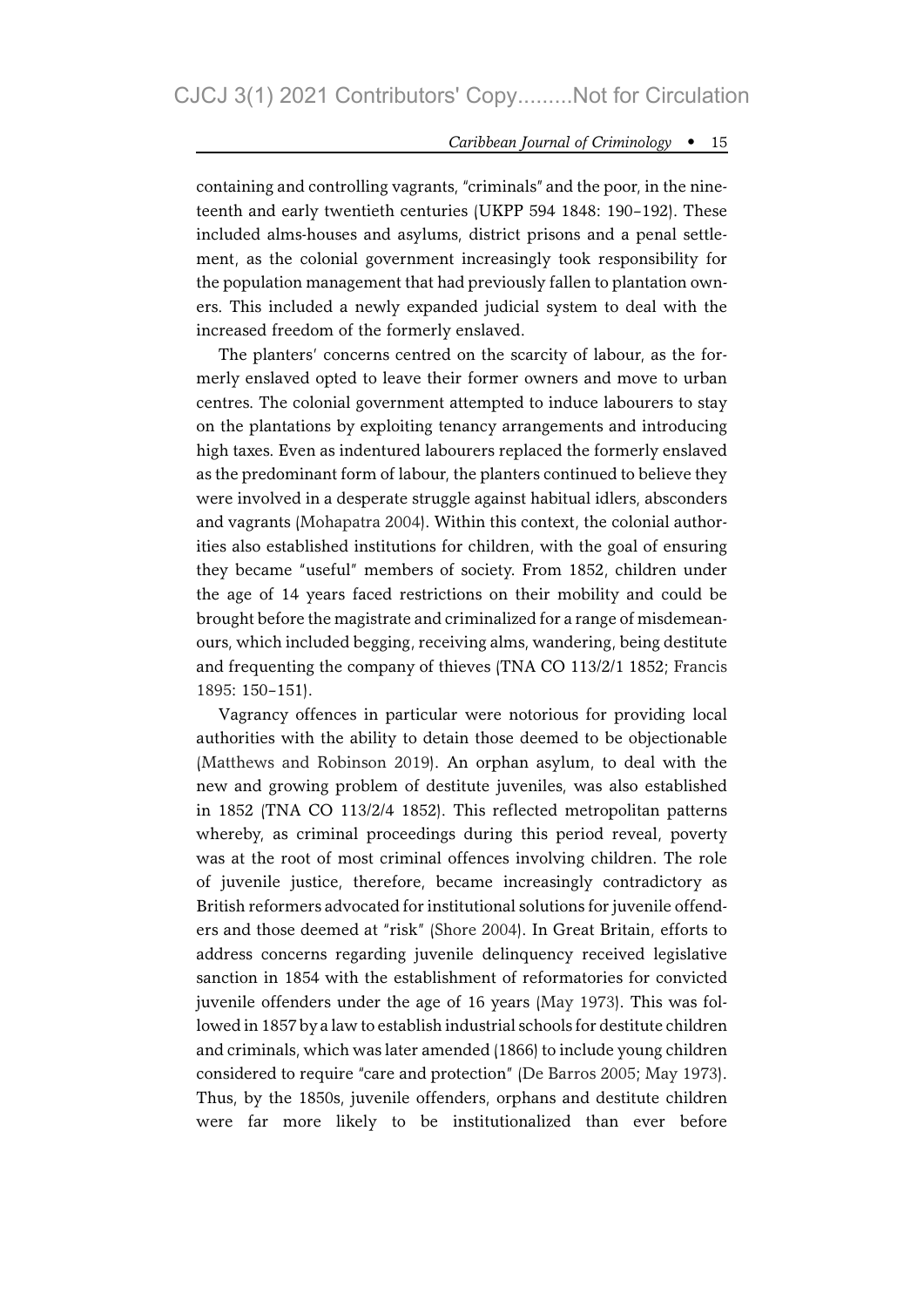(Shore 1999). However, while legislation regarding juvenile institutions was transferred to Britain's Caribbean colonies it was the colonial environment that ultimately determined the form these institutions would take (De Barros 2005). In particular, the new and expanded system attempted to deal with concerns related to the increased freedom of movement of the formerly enslaved. Furthermore, debate about juvenile delinquents in British Guiana was overwhelmingly concerned with boys due to the belief that they could be reclaimed to serve the colonial economy. Consequently, the arrangements and aims of institutions for boys were more distinct than those for girls who were more targets of criminalization on "moral" issues such as sexuality and dishonesty (Zedner 1991).

Although colonial legislation initially focused on the care of children who had lost, or been deserted by one or both parents, concern quickly shifted in 1868 to include all offenders under the age of 16 (TNA CO 113/5/ 12 1868). From this point, both groups were sent to a single institution, the Government Reformatory and Industrial School, alongside children under the age of 12 years who had been charged with punishable offences, but not convicted. The aim of the Industrial School was to educate and reform juveniles, including through apprenticeships for anyone with a "trade or calling". This change in the law represented the colonial administration's desire to encourage the return of men to the agricultural sector.

As the century progressed, concern about youth crime, locally referred to as "centipedism" or "hooliganism", significantly increased (BL C.S.F 351 Report of the Inspector of Prisons 1907–8; De Barros 2002, 2004). As in Britain, this was centred in urban areas where authorities encouraged the idea that there was a growing sense of lawlessness among the young (De Barros 2005; Pinchbeck & Hewitt 1973), connected to claims of high levels of illegitimacy among the labouring population. Blinded to the disruptions to family and kin induced by the demands of colonial labour, contemporary reports reasoned that illegitimate children fell into crime because their parents were irresponsible (Kirke 1898). Towards the end of the century, these views had significant implications for the juvenile population as they were used to justify the establishment of new kinds of reformatories (Roper 2018). In 1879, for example, the Onderneeming Plantation in Essequibo became the site of a school (Onderneeming School) for the instruction and training of male vagrants and criminal offenders under the age of 16 (TNA CO 113/6/5 1879). The school was initially built to accommodate 54 boys; however, this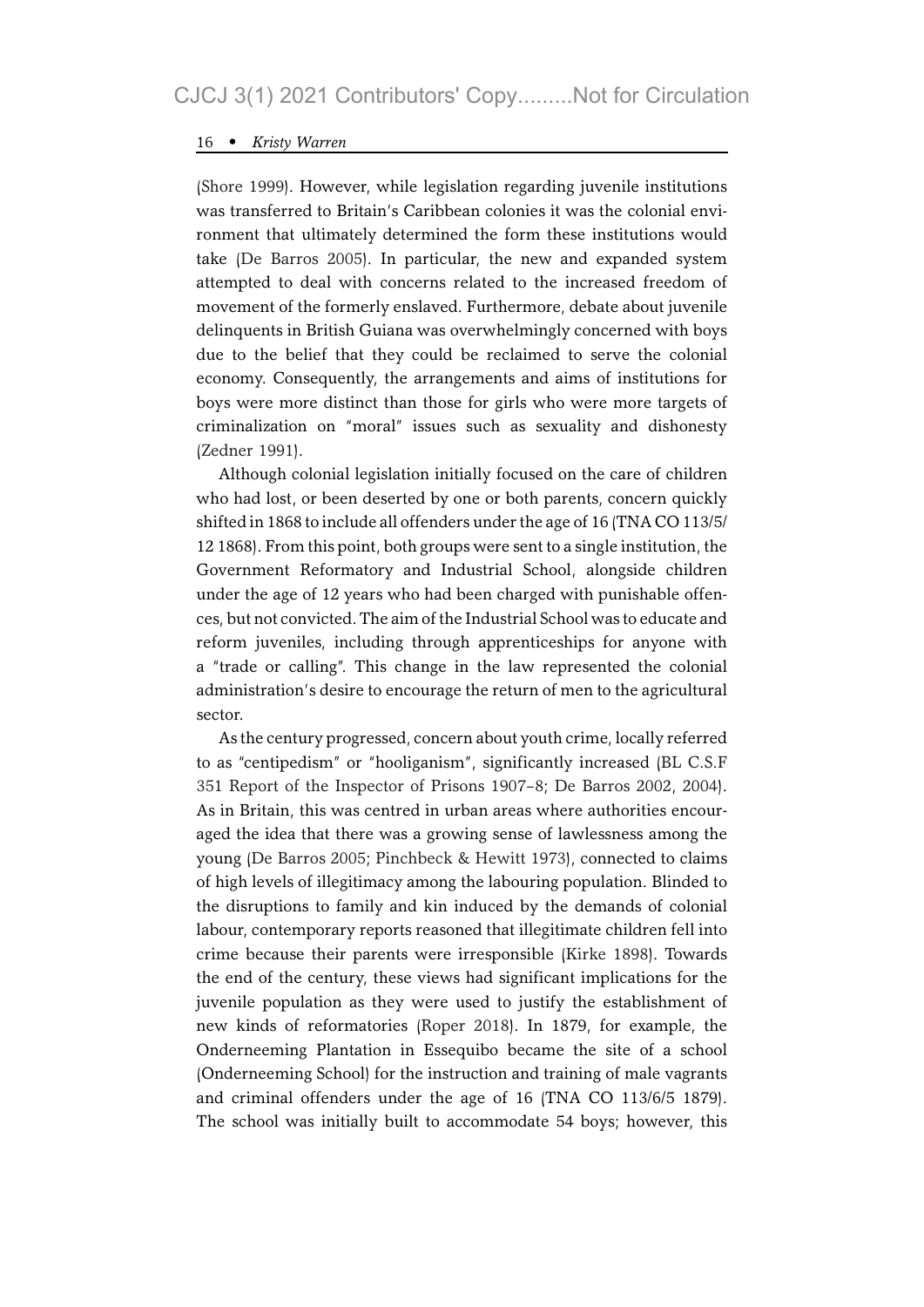increased to 204 in 1893, as conviction rates continued to rise (UKPP Cd. 416 1900: 805).

Though in part an educational establishment, work primarily dominated the boys' time as they were expected to labour for six to seven hours a day. To minimize the effect of the colony's declining labour force, the school sought to find employment for the juveniles and where possible, contribute towards diversifying the colony's dependency on sugar (UKPP Cd. 1768–18 1904: 26; UKPP Cmd. 1–37 1919: 6). Most inmates were trained in agriculture, cultivating coffee, cacao, rubber, limes and nutmeg, while a small number learned skills as carpenters, tailors and bakers (UKPP Cd. 7622–24 1914–6: 22). To expand the reach of the institution, the maximum age at which the boys were able to remain increased in 1883 from 16 to 18 years. Colonial officials believed the additional time would help to establish the boys as agriculturists in the country districts (TNA CO 116/252 1883: 4; TNA CO 113/7/9 1883). From this point, colonial officials adopted the idea of industrial schools and reformatories as an alternative to imprisoning children. One element to consider here is the gendered nature of the colonial historical record and a general lack of archival material on historical institutions connected to girls (Hosein 2019). For example, we are less certain about provisions for girls, as changes instituted by the 1868 legislation referred specifically to delinquent boys (De Barros 2002). This reflected the contemporary belief that the role of women was limited to that of a domestic servant, wife or mother, while males could be reclaimed for their potential labour.

While colonial officials initially argued that there was no need for an institution for delinquent girls, a reformatory was eventually established in 1888 (TNA CO 116/260 1891: 19; De Barros 2002). Built in Georgetown, it was founded to instruct and train those deemed too young (9–16 years old) to be committed to prison for minor offences (TNA CO 116/257 1888: 11). Unlike delinquent boys, who were frequently described as unwilling to work, terms such as "dirty", "foul-mouthed" and "dishonest" were instead used to evoke girls' "impropriety" and alleged propensity to prostitution (De Barros 2002; Kirke 1898). In particular, the reformatory aimed to end practices of cohabitation, by reinforcing the cultural perceptions of a woman's role, either as a wife or in domestic service (TNA CO 116/258 1889: 9; TNA CO 116/259 1890: 13; Kirke 1898). As such, training at the reformatory encouraged girls to adhere to colonial gender norms by developing their ability to undertake various domestic tasks, including needlework and washing (BL C.S.F 351 Report on the Girls' Reformatory 1892–3, 1894–5). However, while the focus was on "immorality", rather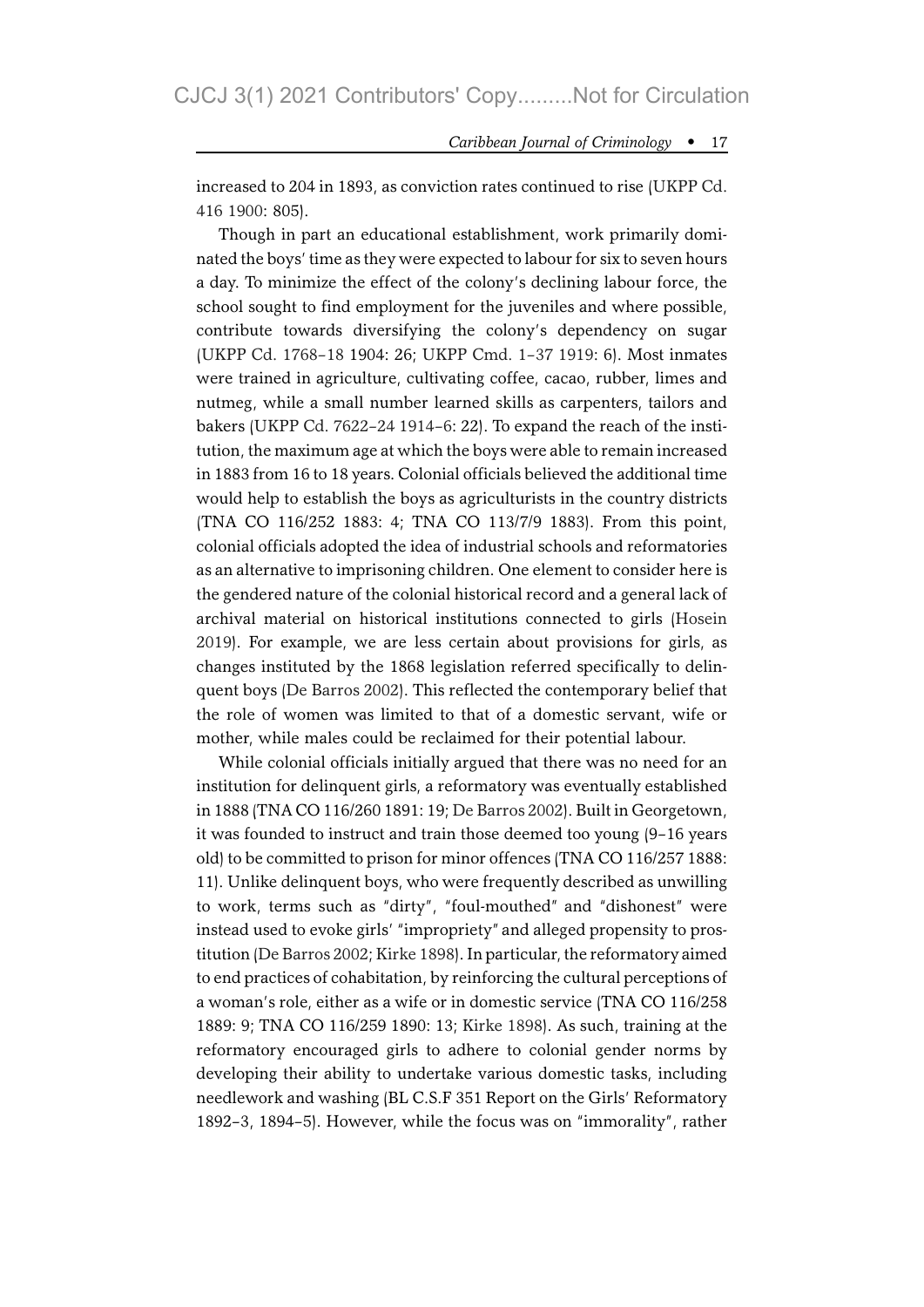than "criminality", the overriding rationalization for the girls' reformatory remained the same as for boys, namely that Afro-Guianese parents provided poor training and guidance for their children (Kirke 1898). This stereotype had significant implications for the colonial government which increasingly sought to remove, and criminalize, those they felt were unwilling to contribute either economically or socially to the colony (De Barros 2002). However, by the early twentieth century, these institutions not only propagated evolving gender norms, but they also served as the foundation of juvenile welfare policy in British Guiana.

Despite efforts to distance these children from the alleged criminal elements of Guianese society, contemporary sources continued to highlight the negative effect of "old associates" on their release (TNA CO 116/261 1892–3: 12; Kirke 1898). Furthermore, efforts by officials to secure suitable employment for juveniles frequently failed due to the children's reluctance to work on the land (CO 111/740/22 1939: 2; BL C.S.F 351 Report on the Onderneeming School 1903–4). This also no doubt reflected Afro-Guianese unwillingness in a post-slavery society to be controlled by colonial officials (Brereton 1999: 81–82). Indeed, a 1939 report noted: "the grand-children of the African migrants suffer from a memory-association of soil and slavery and will not willingly work on the land" (TNA CO 111/ 740/22 1939:2).

However, while the reformatories were often unsuccessful in producing workers for the agricultural sector, colonial officials justified their existence by pointing to declining rates of juvenile conviction. In 1896, for instance, just one boy was committed to the Onderneeming School, compared to 115 two years earlier, and the Girls' Reformatory recorded just two-thirds of the number it housed in 1894 (TNA CO 116/264) 1895–6: 11). The reality was that the reduction in juvenile convictions simply reflected a drop in committals throughout the prison system, as large numbers of Afro-Guianese males departed for the gold fields. Nonetheless, despite the decrease in convictions, "hooliganism" and "idle women" continued to be the focus of moral panic and held responsible for outbreaks of crime (UKPP Cd. 3026 1906: 73; BL C.S.F 351 Police Report 1907–8; BL C.S.F 351 Police Report 1914–5).

To consolidate legislation and amend the laws relating to offences and procedure in respect of summary convictions, two ordinances were introduced in 1893 (TNA CO 113/8/15; TNA CO 113/8/21 1893). They were used to expand the range of behaviours deemed unlawful (Paton and Romain 2014; TNA CO 113/8/21 1893). In particular, the ordinances sought to legitimize the need for social control over "undesirable" and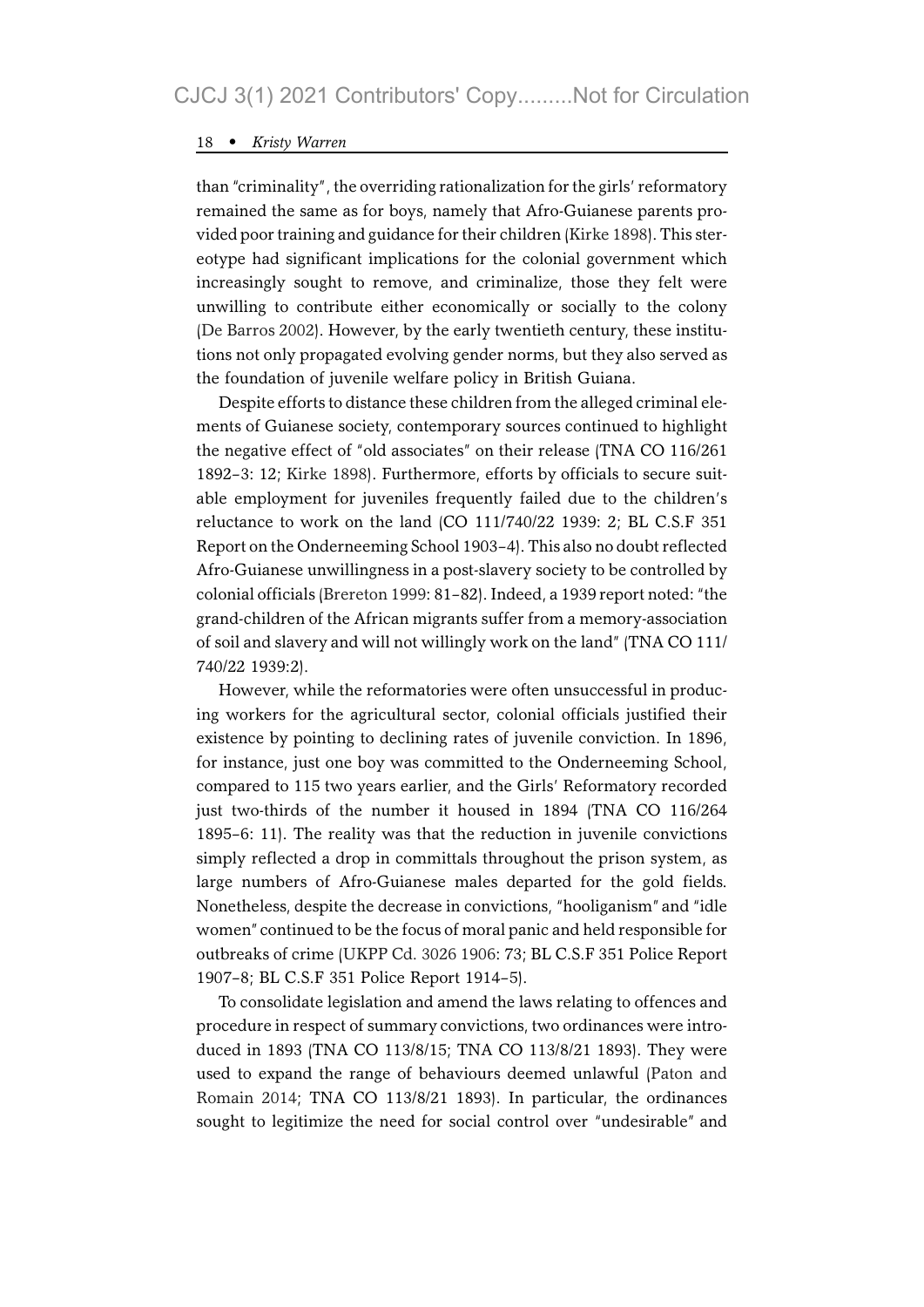"threatening" populations, which was heavily focused towards the unemployed. As a direct result, legislation to regulate the movement of juveniles was intensified. This included the ability to send anyone charged with having committed an offence against the provisions of any ordinance relating to vagrants, rogues and vagabonds to the alms-house, Onderneeming School or the Girl's Reformatory (TNA CO 113/8/15; De Barros 2002). The ordinance also sought to control the behaviour of juveniles by providing local authorities with the ability to convict those carrying a "deadly, or dangerous weapon", including sticks, with the intent to cause terror or alarm. Under this act, men and women could be charged for having "no lawful excuse" to carry cutlasses despite being on their way home from the cane fields (TNA CO 113/8/21; UKPP Cd. 3026 1906: 63).

In response to international interest regarding the treatment of children, legislation for the establishment of juvenile courts was introduced to British Guiana in 1931 as part of the Juvenile Offenders Ordinance (TNA CO 113/19/11 1931). In addition to the ongoing criminalization of those under the age of 14 for wandering, a status offense that allowed for the detention of youths left unsupervised in public spaces, the act further fostered the stereotype that Afro-Guianese parents provided inadequate guidance and support for their children with the issue of parental fines (TNA CO 113/19/11). However, despite the long-held belief that reformatories and industrial schools were the ideal space to train children, concerns regarding their ability to produce industrial labourers for the agricultural sector remained in question throughout much of the early twentieth century (TNA CO 111/740/17). These were highlighted in 1937 following a visit from Alexander Paterson, Commissioner of Prisons for England and Wales, who was sent to investigate Onderneeming,<sup>3</sup> (TNA CO 111/749/14 1937; TNA CO 113/12/8 1907). In addition to the use of excessive caning following a "wave of indecency" (sexual activity), he noted that the school suffered from several defects which "handicapped, rather than helped" the boys. Indeed, the function of reformatories was to inculcate the values of a heteronormative family, hard work and discipline (NLS Essequibo Annual Report 1945). In particular, Paterson drew attention to the school's lack of training; out of the 80 boys in the school, only 25 were engaged in "useful" work, while the remaining were left to carry out menial tasks such as fetching firewood. This, Paterson felt, stemmed from the difficulty in trying to train

<sup>&</sup>lt;sup>3</sup>Following the introduction of the 1907 Training Schools Act, Onderneeming was renamed the Government Industrial School. However, the name Onderneeming continued to be used in official documents.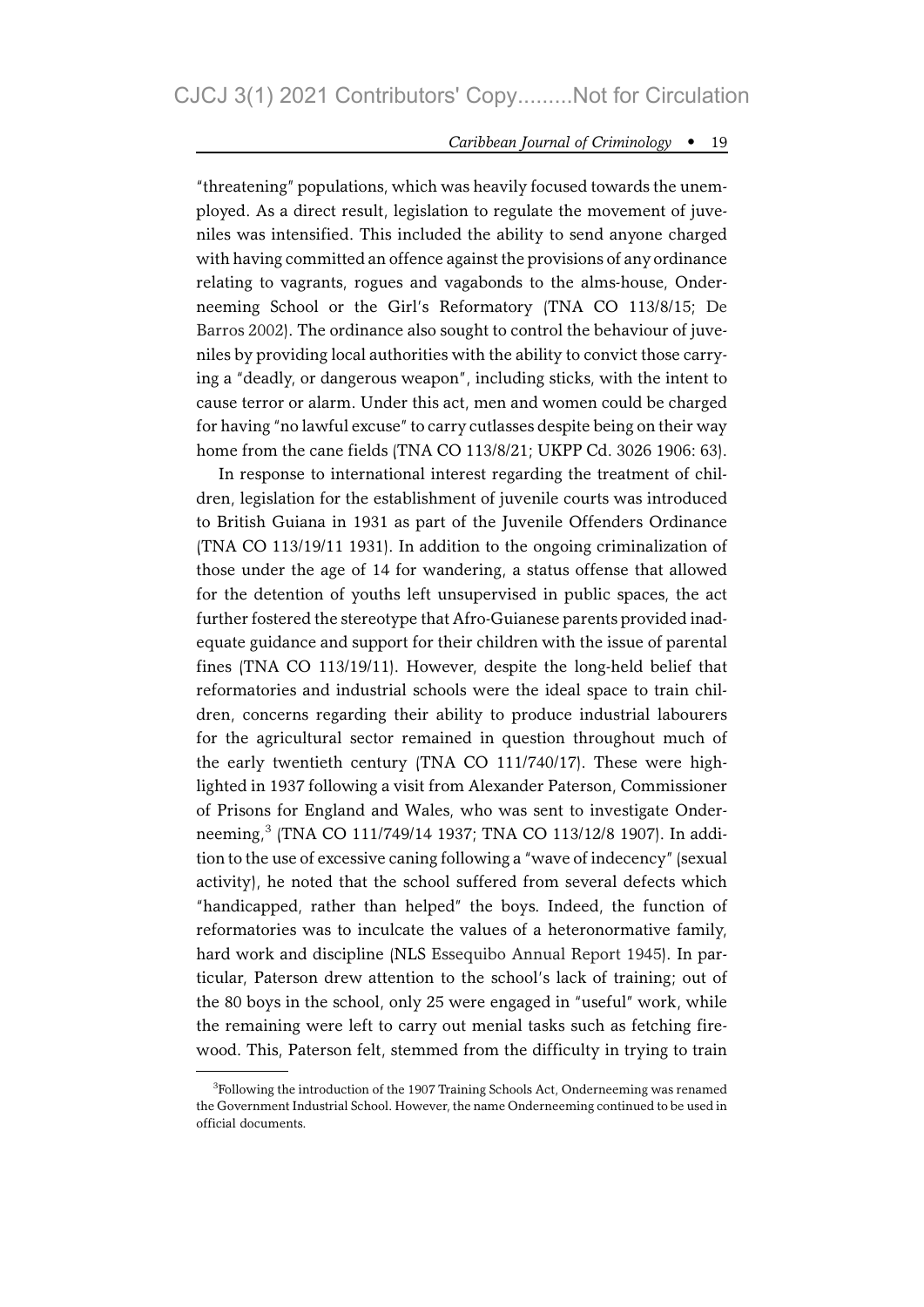boys from urban backgrounds, who would inevitably return to town, for agricultural life (TNA CO 111/740/17: 22–24). Instead, Paterson suggested resituating the school so that the boys could be trained in more relevant skills, such as carpentry, tailoring and building (TNA CO 111/740/17: 25), and called for youth clubs to stop boys from being led astray in their leisure time (TNA CO 111/740/22 1937: 3). Despite Paterson's radical proposals, the treatment of juvenile offenders continued to be influenced by those who perceived young offenders as a social threat and source of free labour. As a result, juveniles, many of whom were victims of poverty, faced increasingly retributive and extended forms of punishment for minor offences, such as petty theft (NLS Essequibo Annual Report 1945).

By the late 1930s, crime and disorder had become dominant political issues throughout the British Caribbean due to disputes over wages and working conditions following the decline of the sugar industry (Nehusi 1992). Concerned by these disturbances, and what was termed a "large loafing population", in 1938, the British government appointed the West Indian Royal Commission to investigate and make recommendations on the various territories (UKPP Cmd. 3705 1930–1). In addition to exposing deficiencies in the education system, referring to the passing of the Children and Young Persons Act (1933), the report called for the alignment of Caribbean reformatories and industrial schools with parallel institutions in England and Wales (UKPP Cmd. 6174 1939–40; UKPP Cmd. 6607 1944– 5; UOLL CO D4250 1940–2). Based on the recommendations of the commission, British Guiana applied for assistance under the Colonial Development and Welfare Act 1940, to remodel the Onderneeming site on the lines of an "approved school". The aim of these schools was to break down the barriers between "neglected"and "delinquent" children of school age and abolish the associated stigma (UOLL CO D4250 1940–2: 244).

In 1944, the colony also secured financial assistance for means to train "destitute and delinquent" girls at a place called Belfield, under the administration of the Salvation Army (UKPP Cmd. 6656 1945; SAIHC 1948–9: 208–09; Sandall 1947). Reflecting the gender bias of the colonial state, institutes for boys frequently took priority in discussions regarding the allocation of resources, while facilities for girls were primarily left to the organization of charitable organizations, missions and social groups (Calixte 2015; Boa 2005). This reflected a larger transnational tradition of keeping girls outside of public state facilities, but it can also be explained by competing definitions of maturity which meant that girls were often judged, and sentenced, as women. In particular, there was a perception in race and class terms among colonial authorities that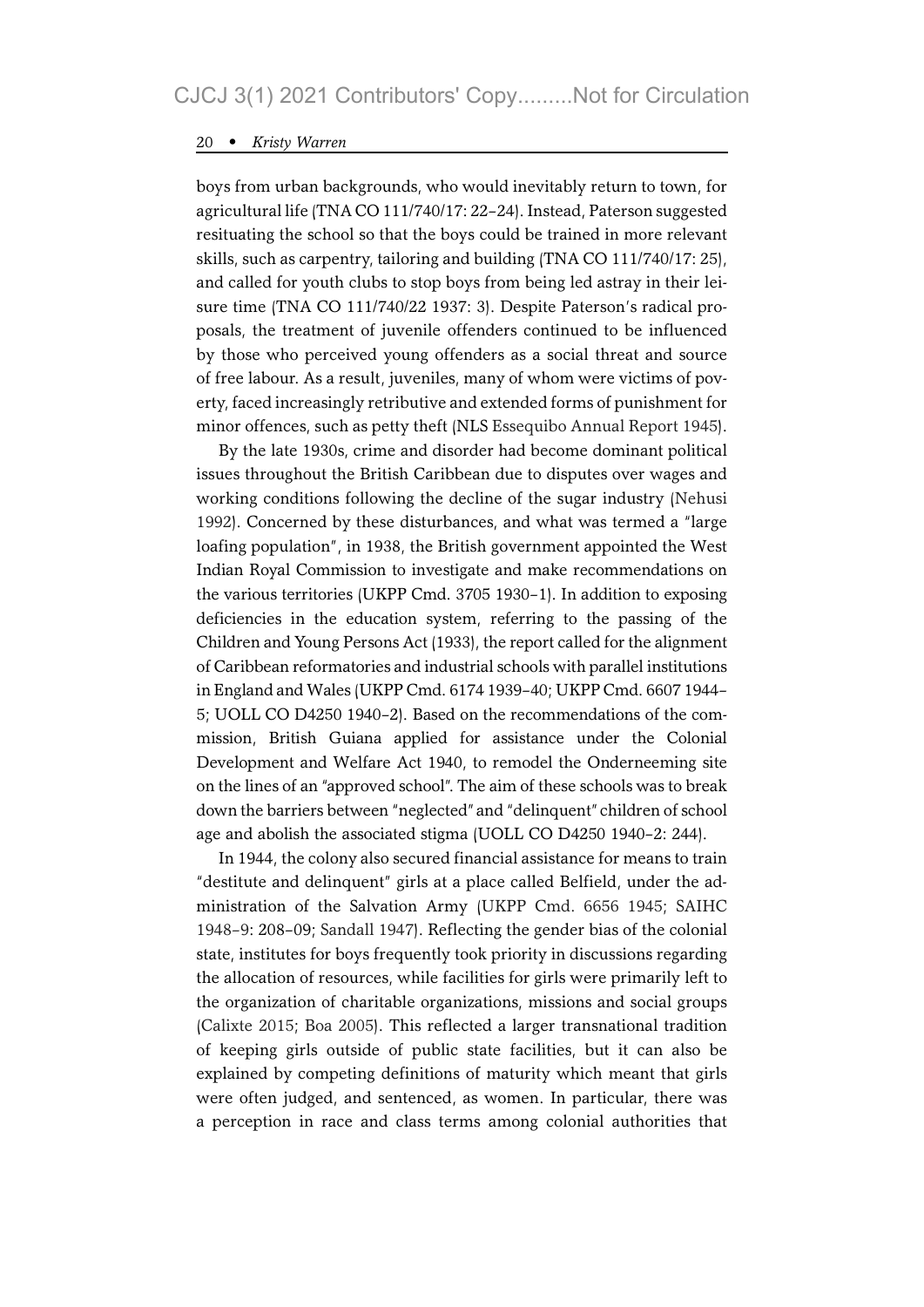Afro-Caribbean girls matured more quickly than girls in Europe (Boa 2005: 65–86).

Despite these initiatives, tensions between rehabilitation and punishment continued in British Guiana and the Caribbean more widely (UOLL CO D4250 1940–2: 239; TNA CO 111/749/14 1937: 3). Indeed, Paterson himself noted that it would be fairer to move the boys' school at Onderneeming and give it a new name due to the stigma attached to it (TNA CO 111/749/14 1937: 4). This meant that juvenile institutions continued to lack clarity in their aims. For example, as the only alternative to jail, the renamed Essequibo Boy's School (previously Onderneeming) often took in boys over the age of 14 (TNA CO 111/787/9 1945). Nonetheless, by 1945, the number of boys being sent to prison had increased (TNA CO 111/787/9 1945). Despite efforts to segregate young offenders, overcrowding meant that juveniles, first offenders and prisoners on remand were often housed with dangerous criminals and old offenders. One superintendent of prisons wrote that these conditions "bordered on mutiny" (TNA CO 111/771/9 1939; CO 111/787/9 1945; BL C.S.W.A.C. 50/44 1943: 4–7). Efforts to hear juvenile cases in magistrates' courts were attempted during the 1940s; however, they were overstretched, and the initiative failed (Briggs 1947: 102). A 1943 report suggested numerous alternatives to prison for young offenders such as the levying of fines, the improvement of the probation service and the use of extra-mural sentences (BL C.S.W.A.C. 50/44 1943: 4–7). However, these were not immediately adopted. Moreover, as we will see in the next two sections, the colonial ideologies that pathologized the behaviour and criminal offending of boys and girls in Guyana, including gendered forms of moralization that promoted heteronormative family forms, continue to haunt contemporary Guyana and its criminal justice system.

#### Transitional Period: 1950s to Mid-1960s

The volume of "young prisoners", consisting chiefly of first offenders (aged 16–21), rose significantly during the 1950s (TNA CO1031/610 1953), and their separation from adult prisoners was virtually impossible due to overcrowding (TNA CO 1031/2644 1958). Colonial officials argued that prison was no real deterrent for them as prison sentences were often much shorter than stays in approved schools. Indeed, youths under the age of 16 were known to claim that they were older to avoid the latter (TNA CO 1031/ 2644 1958). While clear changes had emerged in the treatment of juvenile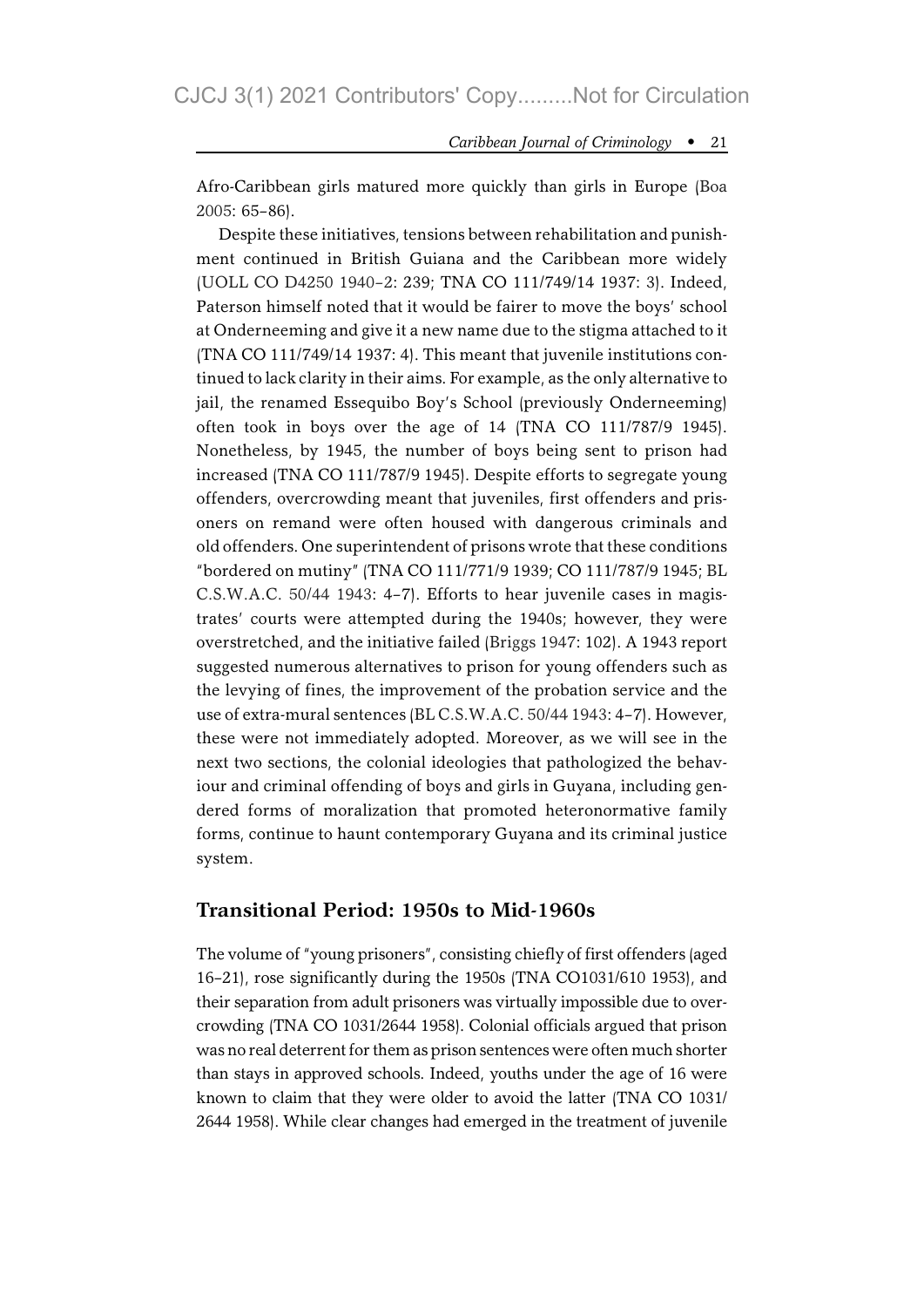offenders by the middle of the twentieth century, attempts at reform remained inadequate due to financial limitations, which frequently resulted in a dependence on incarceration (TNA CO 1031/2644 1958).

Concerns about juvenile delinquency continued to frame responses to children and young people locally in the 1950s and became a focal point internationally from the mid-1950s. In particular, it was a main agenda item for the first three United Nations Congresses on the Prevention of Crime and the Treatment of Offenders (1955, 1960 and 1965) (UNDL A/CONF.6/L.17 1955: 37–40). Despite considerable effort being devoted to arriving at a universally applicable definition of juvenile delinquency, this proved impossible because as the 1955 Congress found there were wide variations in custom, law and philosophy. Instead, in a continuation of the methods already used to deal with the prevention of delinquency in British colonies, the Congress concluded that attention should be directed primarily to pre-delinquency; the prevention of offending where no prior legal violation had occurred (UNDL A/CONF.6/L.17 1955: 37–40). Based on this decision, it was proposed that services, both official and unofficial, should be organized and drawn together to ensure that children and young people in danger of committing offences were discovered and guided towards social conformity. It was also at the 1955 Congress that the Standard Minimum Rules for the Treatment of Prisoners were agreed. The rules did not mention juveniles specifically but stipulated that young prisoners should be kept separately from adults both before and after conviction (UN 1955).

One of the three main items on the agenda at the second UN Congress on the Prevention of Crime and the Treatment of Offenders in 1960 was "new forms of juvenile delinquency: their origin, prevention and treatment" (UN 1960: 2). The concept of juvenile delinquency was linked to issues with the "social structure of the state" (UN 1960: 61), for it was noted that increases in juvenile criminal offending were connected to "a better organization of prevention and treatment" as well as its definition. Indeed, the report noted that while some states identified a "series of minor acts of indiscipline or social maladjustment" as delinquency, these were often exaggerated (UN 1960: 61). Furthermore, there was concern at the international level that, in increasing access to "unsuitable material", mass media was contributing to an increase in juvenile delinquency (Williams 1961: 258). Such arguments often had a religious basis and the link between media and crime remained questionable (Morris 1961). However, overall there was a lack of agreement about how to deal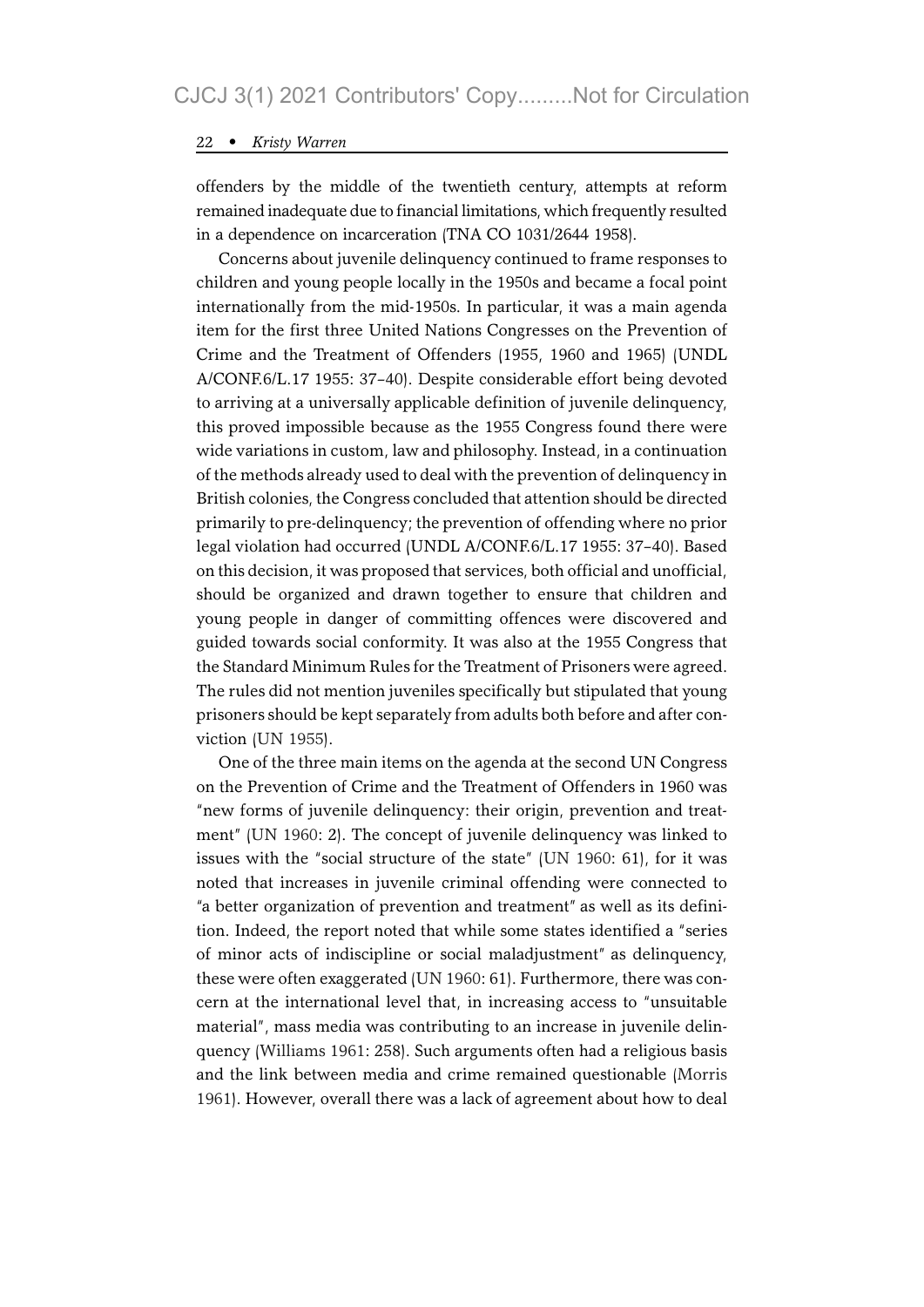with juvenile offending, including whether education, or the family, was the most important factor.

It was recommended at the 1960 meeting that the issue not be "unnecessarily inflated" and that the term should be restricted to the contravention of criminal law. This would mean that juveniles could not be detained for offences for which adults would not be prosecuted. Also, recommendations were made for: increases to existing and trials of new forms of prevention and treatment; support after release for those who were put in correctional institutions; and the commission of studies to ascertain the nature of "new" forms of juvenile delinquency. It was suggested that the latter should focus not just on the alleged crimes but also on the "personality and social history of young offenders" (UN 1960: 61).

In Guyana, the 1961 Report of the Treatment of Offenders shows that, in the wake of the 1960 UN Congress, the number of boys admitted to the Essequibo Boys' School increased to 72: the highest figure for two decades (Murray, Rohlehr, and Aitkens 1963: 10). Vocational training and work in agriculture remained the main emphasis of the school. The Report explained that "[b]oys were given training in Woodwork, Metalwork, Shoemaking and repairing, Tailoring, Bread making, Animal Husbandry and Agriculture, and … Masonry" (Murray, Rohlehr, and Aitkens 1963: 11). The work boys undertook furnished the school with meat, bread and dairy products with the surplus being sold to nearby Suddie hospital and the public (Murray, Rohlehr, and Aitkens 1963: 12). Most boys received a basic education, and those deemed to be of "more than average intelligence" were sent to nearby St. John's Anglican School. They had access to recreational activities such as participation in the Boy Scouts, a brass band and both indoor and outdoor games. In what was to become a reoccurring theme, teachers were in short supply due to a combination of continual resignations and absence of training (Murray, Rohlehr, and Aitkens 1963).

Again, reflecting on the absence of girls from the historical record and the relative lack of attention bestowed on them, girls were barely mentioned in the report. This may have been because they were seen as less of a problem (of the 1,136 youths found guilty of an offence, only 125 were girls) (Murray, Rohlehr, and Aitkens 1963: 33). As the gender of offenders was not noted, it is impossible to say what girls were convicted of and for which offences they were likely to be detained. However, there were 45 cases of wandering and 11 cases of vagrancy – offences that would later come to be associated with girls. Further, of those convicted, six were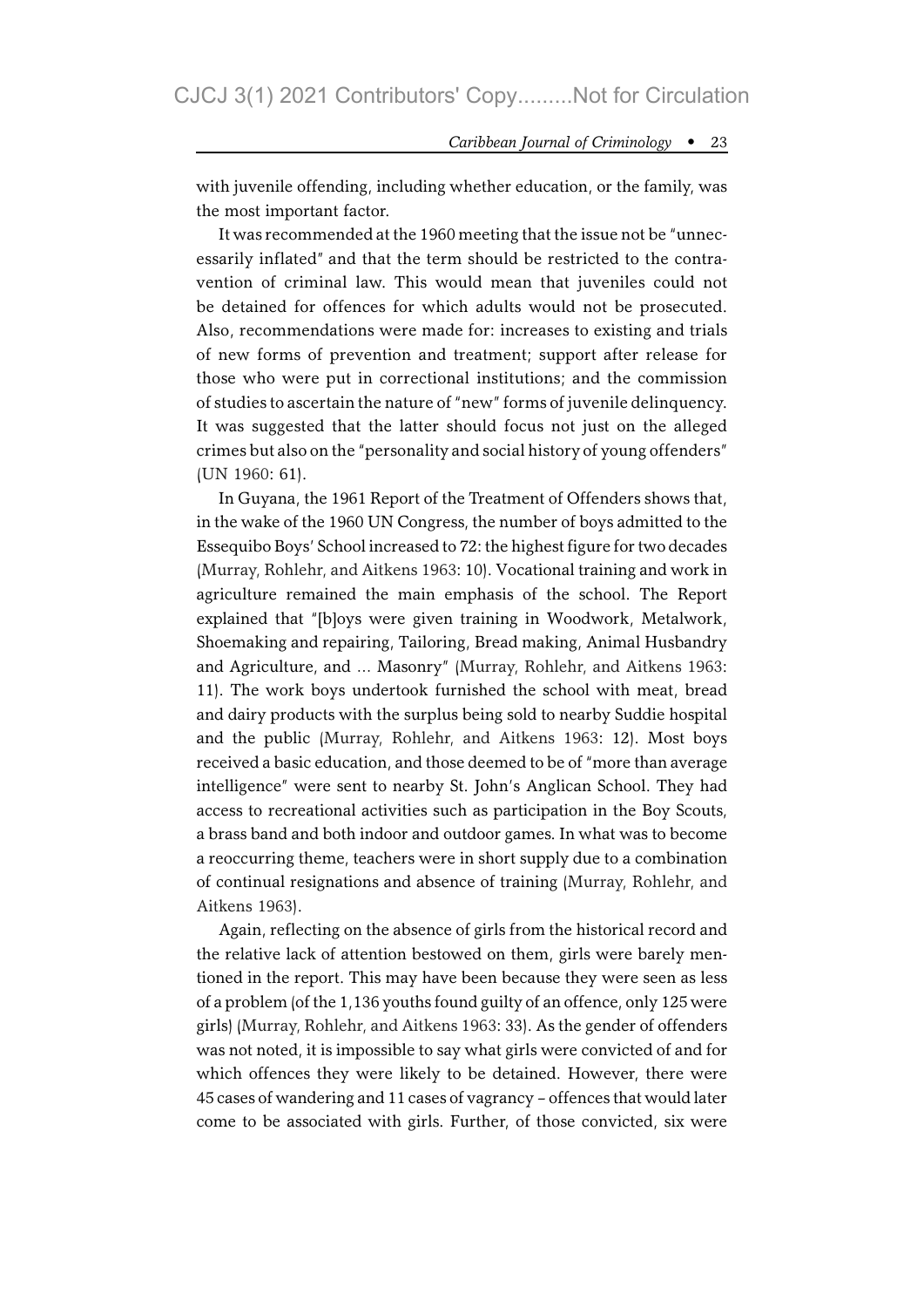admitted to Belfield Girls' School.<sup>4</sup> which continued to be run by the Salvation Army showing that the colonial state continued to outsource girls to a non-governmental organization.

Aftercare was also assigned to the Salvation Army. An Army officer had sole responsibility for the supervision of boys released within Georgetown, where most came from, and received assistance from probation officers for boys outside the city. Helping boys gain employment was a key aim, but this was challenging when unemployment rates in British Guiana were high. The Army also acted as "a link between some of the boys and their homes" (Murray, Rohlehr, and Aitkens 1965: 36). Despite this aftercare, recidivism was high, with at least one-third of boys being convicted of new offences while under supervision (Murray, Rohlehr, and Aitkens 1963: 13; Murray, Rohlehr, and Aitkens 1967: 44). By the 1960s, there was an attempt to shift towards rehabilitation. However, the old emphasis on vocational and agricultural training remained. Most boys came from urban areas where unemployment remained rife. Those who reoffended within two years were said to be failures (Murray, Rohlehr, and Aitkens 1967). However, failure could be said to lie with the school, probation services, Salvation Army and, most significantly, the colonial state. Boys were released from institutions and returned to a society not adequately equipped to address the challenges they faced.

Part of this framing was reliant on ideas of who was considered a child and who was not. A working paper from the third UN Congress on the Prevention of Crime and the Treatment of Offenders in 1965 noted significant national variance (UN Secretariat 1965). In British Guiana, the Juvenile Offenders Act and the Training School Act applied to young people up to the age of 16 sentenced to detention in a training school (Cameron 2019; Reynolds 2011). Those over 16 but under 18 – thus still minors – were not covered by these laws. Therefore, the ways in which childhood and adolescence were viewed and understood towards the end of the colonial era in British Guiana had a direct and consequential relationship to the ways in which young people were treated, not least in the justice system.

These observations around framing suggest that the same concerns around youth delinquency from the colonial period, alongside the colony's differential treatment of boys and girls, haunted the foundations of independent Guyana. The legacy of control around youth that began

 ${}^{4}$ It is possible that some of this number were younger boys. Boys under 10 and up to 11 were sometimes sent to Belfield Girls School (Murray et al. 1967: 8). The reason for this is not stated in the available document but, based on what we know concerning prisoner classification more broadly, presumably this was to prevent their mixing with older youths.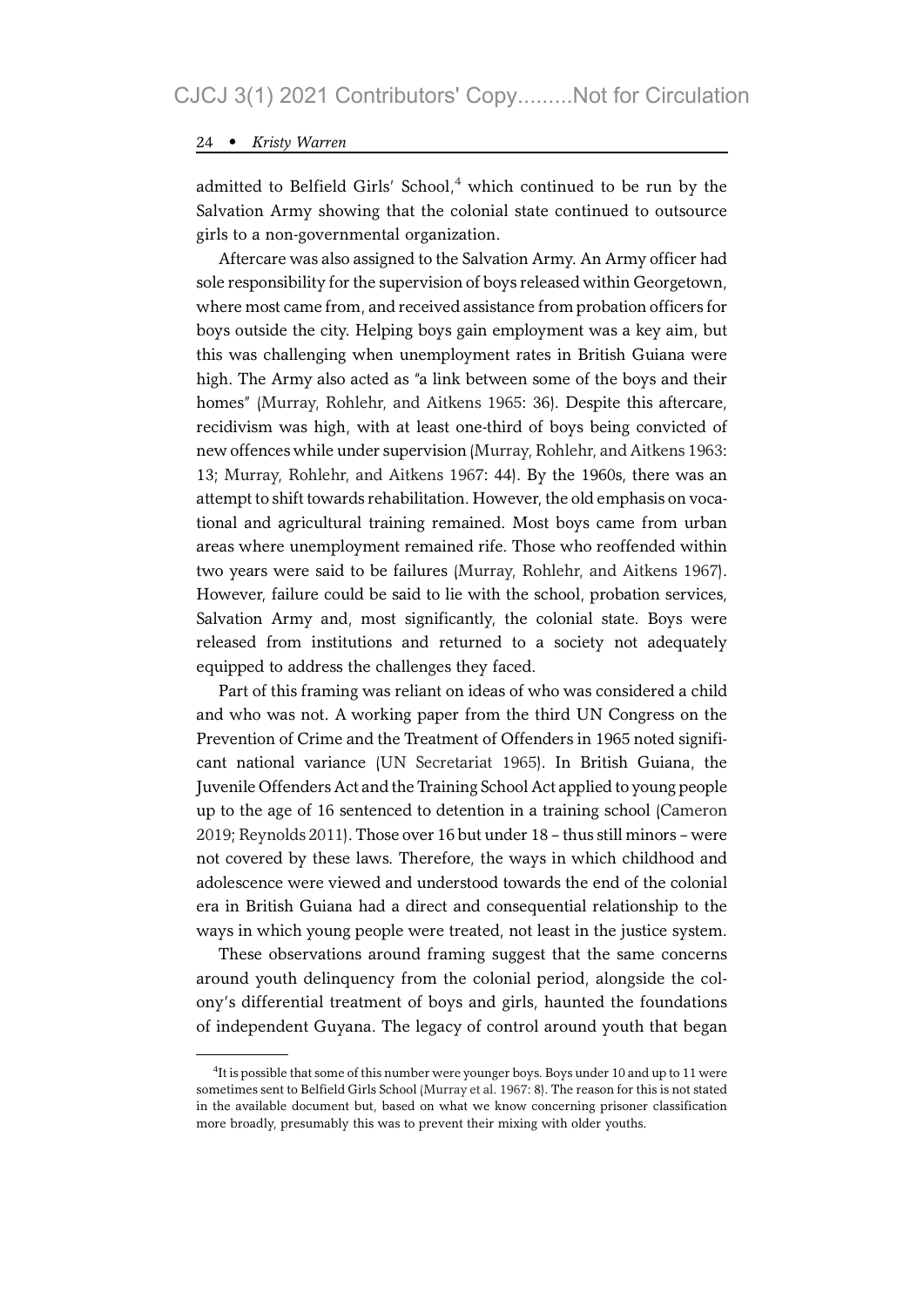in the colonial period extended with modifications into the post-colonial period including in international debates. The evidence provided on youth delinquency paints this transitional phase of the colonial state in British Guiana as one maintaining patriarchal structures via systems of control that were exploitative and discriminatory. This can be seen in the relative importance accorded to boys' development for employment and the neglect of state support and financing for girls. The gendered afterlife of colonialism in this regard may also partially explain why the voices of children are rarely found in the archives. Until relatively recently, children's needs, presences and voices in both colonial and post-colonial justice contexts have been either significantly under-represented (Ame 2018) or dominated by the question of what is considered "juvenile" (Abrams, Jordan, and Montero 2018). As we will see in the following section, this is also reflected in the records and archives of contemporary Guyana, which illustrates young people's ghostly and marginal existence within a society in which, like most modern states, they are excluded from decisions concerning their lives.

### Post-Independence Colonial Hauntings in the Criminalization of Children

As noted in the introduction, the laws concerning wandering that were formed in the post-emancipation period changed little after independence. It remained one of the main offences for which young people were arrested and subsequently detained. In the year following Independence in 1966, the main offences for which juveniles were reported to the Police Force's Juvenile Branch were "simple larceny, larceny from the person, assaults and wandering" (CRL GPF 1967: 25). Two years later, about half of all the cases in which guilt was established were "directed against the person and against property" (Murray and Davis 1970: 2). Of the remaining cases, the greatest number of youths were picked up for mainly "trivial" traffic offences and wandering. Thus alongside the more common crimes of assaults and larceny, echoes of the colonial past could be found in the continued criminalization of wandering. Moreover, while the state sought redress for victims of crime in the prosecution of these offences, they centred punishment over social care in the treatment of their perpetrators. This was especially the case in the ongoing criminalization of wandering for which there was no clear victim other than the detained children.

A noticeable increase in the arrest of young people occurred after independence. There were over 1,000 convictions in each of 1966 and 1967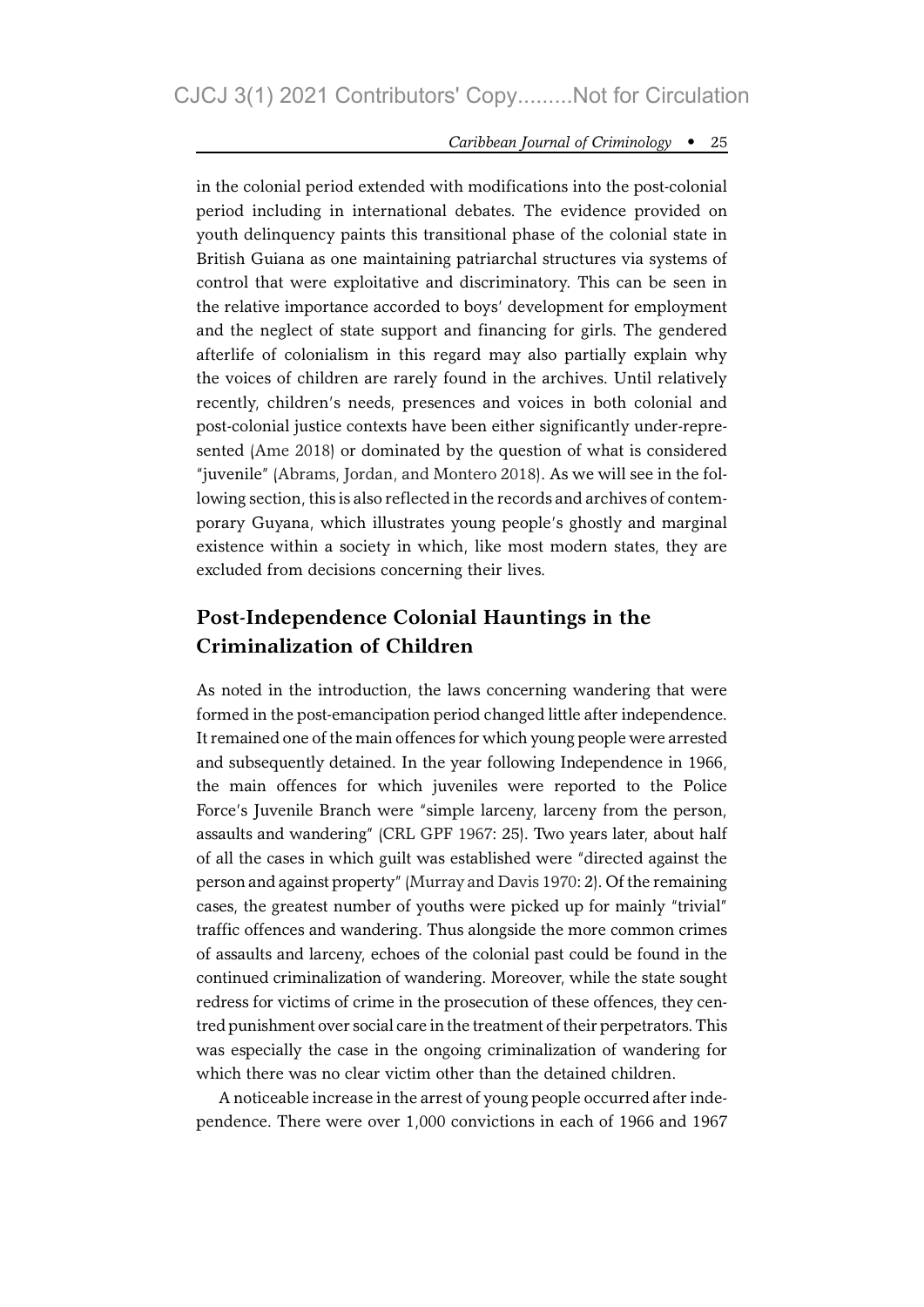with a further 844 arrested in 1968 for an average of 1,084 (CRL GPF 1967: 16; CRL GPF 1968:17).<sup>5</sup> There was then a drastic drop in convictions of 43% in 1969 (CRL GPF 1969: 3). Probation services suggested that the increase that occurred in the mid-1960s had been due not to a rise in "juvenile delinquency as such, but rather, an increase in vigilance against juvenile offenders" (Murray and Davis 1970: 3). Wandering remained a key colonial holdover for why young people were arrested. $6$  Police noted that those arrested for wandering were "juveniles in need of Care and Protection" (Murray and Davis 1970: 2). Such statements bring into question whether delinquency was rising or if the focus on the behaviour of young people was being partially framed in this way due to the perception of what young people should be doing.<sup>7</sup> Almost nothing is said in the police reports about why children were participating in certain activities or the extent to which the rate of crime was impacted by increased police focus on the movements and activities of young people. Moreover, in the continued arrest of young people for an offence created to control post-emancipation labour mobility, and women's and girls' "propriety", we see clear echoes of the colonial past.

Though reports do not reveal much about what the police thought of the young people they apprehended, we do learn that the social element of this work was not missed altogether. For, in addition to working closely with the Probation Service and Schools Welfare Department, three officers completed "a three-month introduction to Social Development Course sponsored by … the University of Guyana" while a senior officer started a two-year social work course (CLR GPF 1973: 11–12). The attempt to enhance understanding of the wider context within which young people were criminalized continued over the next two decades. Into the 1990s, the juvenile section of the police force's methods of operation was described as "reflect[ing] the reality of sociological and economic factors that adversely affect the lives of our young people" (Liverpool 1996: 3).

Roper (2019: 188) suggests the need to consider the changes brought about by the process of decolonization and introduction of political

<sup>5</sup> The average for the three preceding years (1963–1965) was 615.

<sup>&</sup>lt;sup>6</sup>Numbers for wandering are hard to identify after independence as they become subsumed in statutory offences. We are limited to specific statements made about wandering by police and probation services.

 $7$ Matthews and Robinson (2019: 125) also reflect on the distinction between "being" and "doing" in the ways the vagrancy acts operate. They explain that such laws "produced expansive and imprecise categories of impugned conduct" which supported attempts of social control both during and after colonial rule.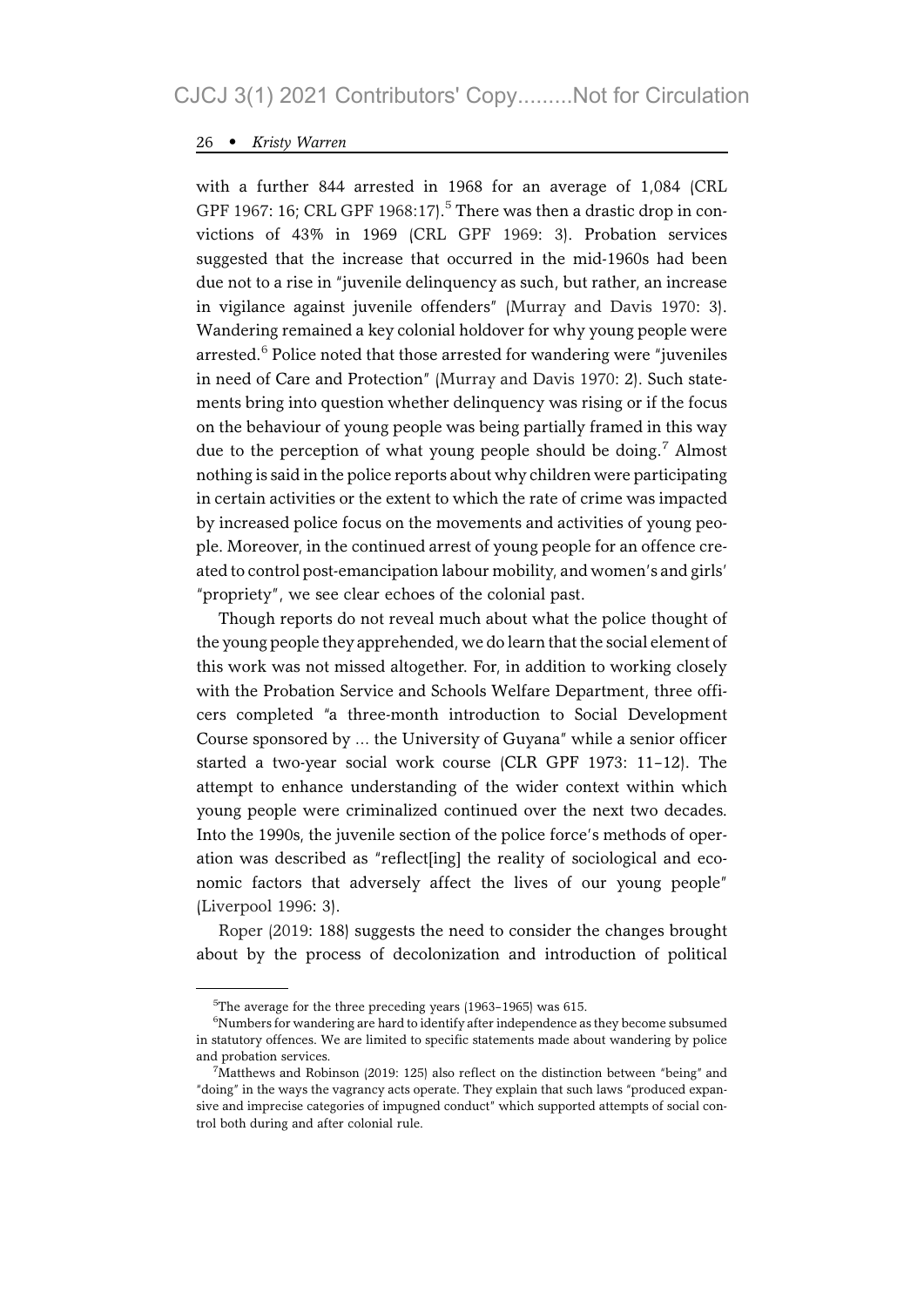independence in how children and their place in society were understood. It is with the creation of the Republic in 1970 that we see the biggest shift in both language and approach to children and young people. However, there were also continuities. As was shown earlier in the paper, the Juvenile Offenders Act and Training School Act were passed in the colonial era. The first post-independence amendments to the acts were made in 1972, but these retained many of the aspects of colonial law, including the ability to detain young people for wandering. Tracy Robinson (2020) explains this as "legislative inertia". But she also notes that such colonial era laws had come to be claimed by the newly independent nation. Some of them, vagrancy laws in particular, were useful because of their "vagueness and wide enforcement discretion [which made them] … a flexible and almost limitless resource for policing undesirables" (Robinson 2020: 61).

The New Opportunity Corps (NOC) was one branch of national service created during this period of change. $8$  Part of the Ministry of Education rather than the Guyana Prison Service, $9$  it was established for children and young people up to the age of 16 who were in reform schools. The NOC sat alongside school and "special correctional training", with Guyana's first Prime Minister Forbes Burnham emphasizing its rehabilitative aims through an emphasis on young people's "worth and value as citizens" (Burnham 1973: 9). Alongside this, Burnham noted the need to install the values of Guyanese society, encourage a love of country and show the need for all citizens to be productive and contribute to society.

During a parliamentary debate in early 1974, the prime minister differentiated between colonial reform schools and the NOC by explaining that the government would emphasis correction rather than punishment (Hansard 1974: 23). He went on to explain that many young people were "maladjusted" rather than "wicked" or "sinful". He further noted, in quite gendered terms, that some did not know their fathers, while others knew their mothers but were negatively impacted because they worked long hours and "return[ed] too late at night to exercise ... maternal functions" (Hansard 1974: 23). It was suggested that such children needed care beyond "teaching the three R's" including help from mental health

<sup>&</sup>lt;sup>8</sup>The other branches of the National Service included the Young Brigade for those aged 8–14; the National Cadet Corp for those aged 12–18; and the Pioneer Corps that was aimed at those aged 18–25 but took in those aged 14 and over who were not in a school or training institution.

<sup>&</sup>lt;sup>9</sup>It is currently under the Ministry of Home Affairs. Since its inception, it has come under a number of other ministries including Culture Youth and Sports, Social Protection and Public Security (Cameron 2019).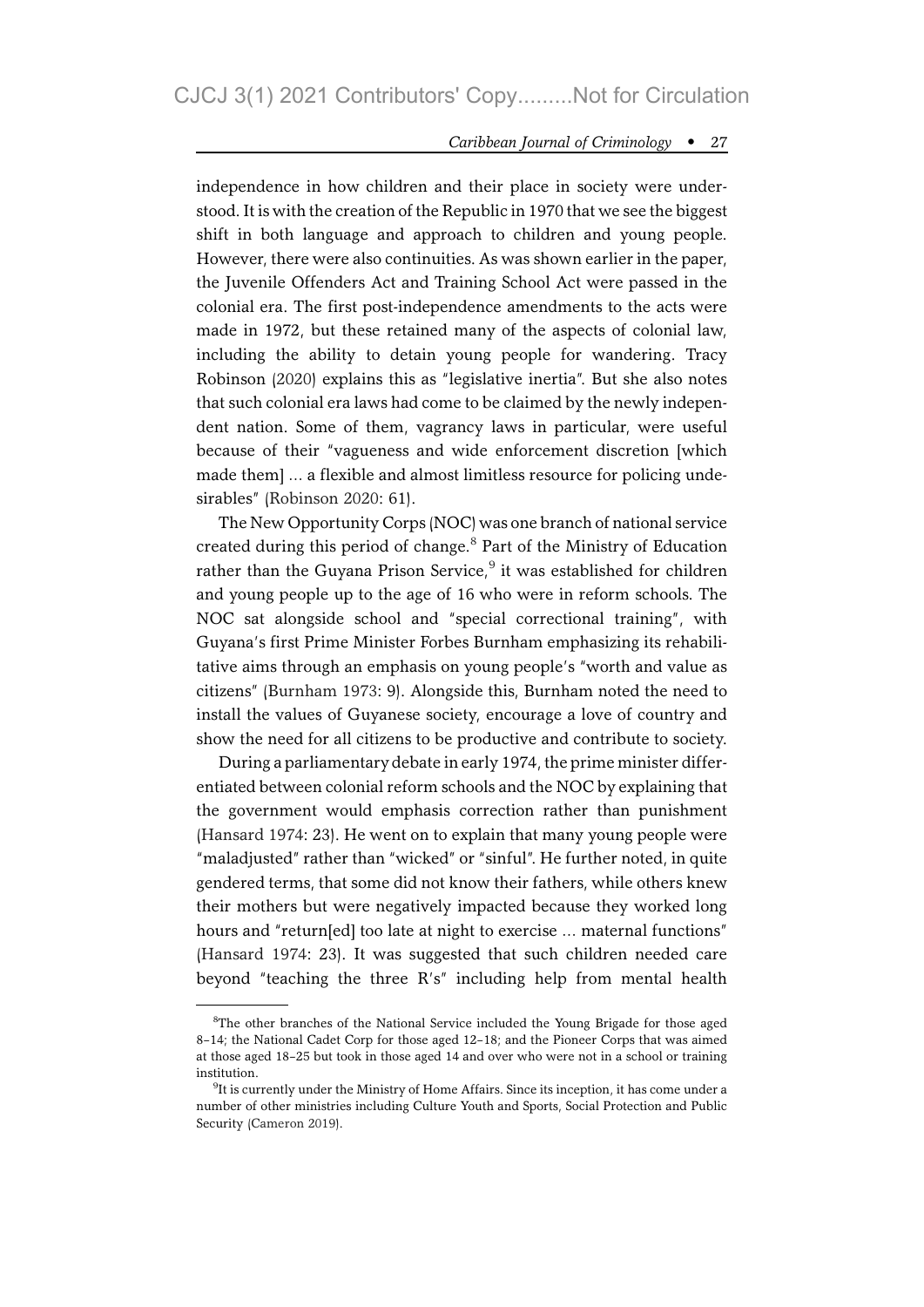professionals (Hansard 1974: 24). Thus in what appears to be a change from the colonial systems of the past, the prime minister wanted the NOC to address the "social", "mental" and other issues faced by children. However, simultaneously, he reveals ghosts of the colonial past in his expression of ideas of the "broken" family and a mother's "maternal functions".

Questions around the nature of the treatment of juvenile offenders would be raised later that summer when Guyana held the first crime conference in the region. A number of the papers presented addressed the issue of juvenile delinquency, either as part of a wider focus or specifically. For instance, Professor Howard Jones made reference to youths in general observations on crime in Guyana. Along with Guyanese sociologists Michael Parris and Tara Singh, he had carried out a two and half year study into Guyana's "crime problem" (Jones 1974: 1). He explained that much of the crime that occurred in "developing countries", including Guyana, was committed by those under 30 with those aged 16–20 representing a significant proportion. This was in part because they made up a large percentage of the population, but high levels of unemployment among young people were also a factor: "the feeling of worthlessness and rejection, of resentment, caused by unemployment, must not be overlooked" (Jones 1974).

The detention of children up to the age of 16 was not only blamed on the lack of family care but also on the inability of the state to offer proper alternatives. Chief Probation and Welfare Officer Cecil N. Murray suggested that there was a correlation between the entry of young people into the approved school and the lack of support for those who did not have a guardian or whose "guardians [did] not exercise adequate control" (Murray and Davis 1970: 3). Murray explained that attempts to find a "fit person" or utilize foster homes to take in children required better legislation and funding to prevent the exploitation of "wandering or unwanted children" for labour (Murray and Davis 1970: 3).

The connection between children who needed care and detention at a juvenile facility was well understood into the 1990s. Surveys conducted by Danns (1992: II; 2003: 22) show that most of the children who ended up in the NOC were street children who had "engaged in survival strategies such as working, begging, gambling, or prostitution". By this time, the continued detention of young people for wandering contravened international rules. In the 1980s and 1990s, several new protocols and guidance were introduced by the UN for the protection and care of children, which applied to arrested, convicted and detained young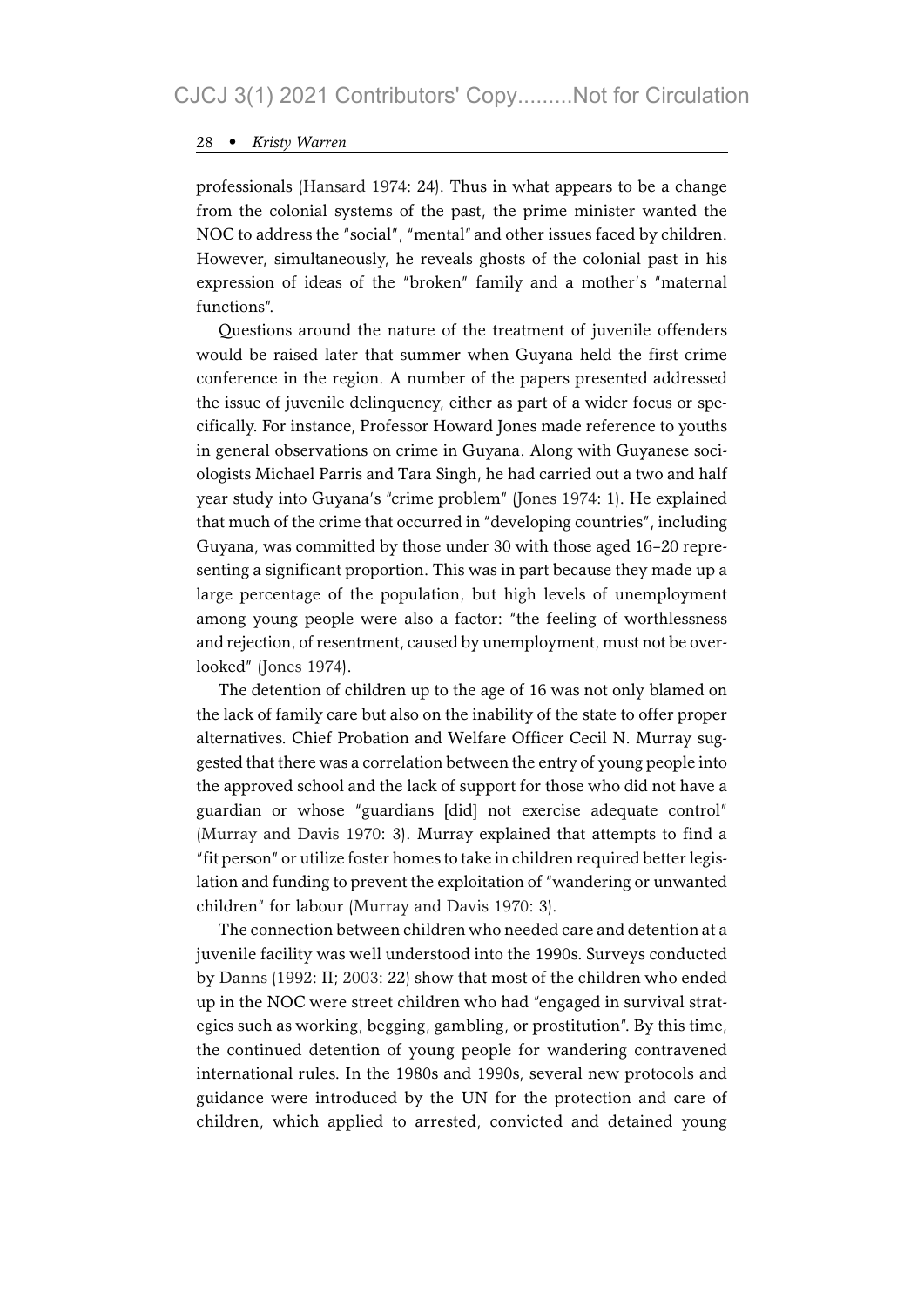people. Provisions in Guyana's Juvenile Offenders Act were not always in line with these rules. For instance, the UN had repealed status offences (connected to particular groups) in the 1990 Riyadh Guidelines (Hamilton 2011; Riyadh Guidelines 1990). Wandering is such an offence because only children could be charged with it. Moreover, as Director of the Children's Legal Centre Carolyn Hamilton explained, wandering was "a social welfare issue under the child protection system" (Hamilton 2011: 19; UN 2007). Nonetheless, courts continued to decide whether children could be detained or placed with someone other than their "natural parents" for a period (Reynolds 2011).

The scale of the issue in Guyana was revealed in 2015 when former UN Country Representative for Guyana and Suriname, Marianne Flach, noted that about 75% of individuals in the NOC had been detained for wandering (Kaieteur News 2015). Thus into the twenty-first century, children were being arrested for crimes first instituted to keep order in the wake of emancipation in the 1830s. These were primarily Afro-Guyanese children, and their home lives were said to be one of the causes of their detention (Danns 1992; Reynolds 2011).

# Education, Vocation and Rehabilation at the NOC in the Twenty-First Century

The beginning of the twenty-first century saw more of the same at the NOC with education, preparation for work and other forms of rehabilitation continuing to be under resourced. Additionally, many of those being confined were there because of social issues rather than for committing offences that would have seen them jailed if they were adults. We can thus see that for just under 20 years into this new century, things continued much the same as they had in the colonial era and the first four decades of Independence.

During her visits to NOC in 2007, sociologist Bertlyn Reynolds (2011: 178) observed that the focus of the programme centred on "vocational and physical training" which reflects the focus found in the colonial period. She cautioned that this was inadequate and needed to be complemented by "literacy training" to ensure that young people had a better chance of acquiring employment after release. However, ten years later, Queenela Cameron reported that there had been some improvements. She explained that the education and vocational training provided by the NOC were aiding many of those detained in the facility as they were able to use "the skills and knowledge acquired to seek meaningful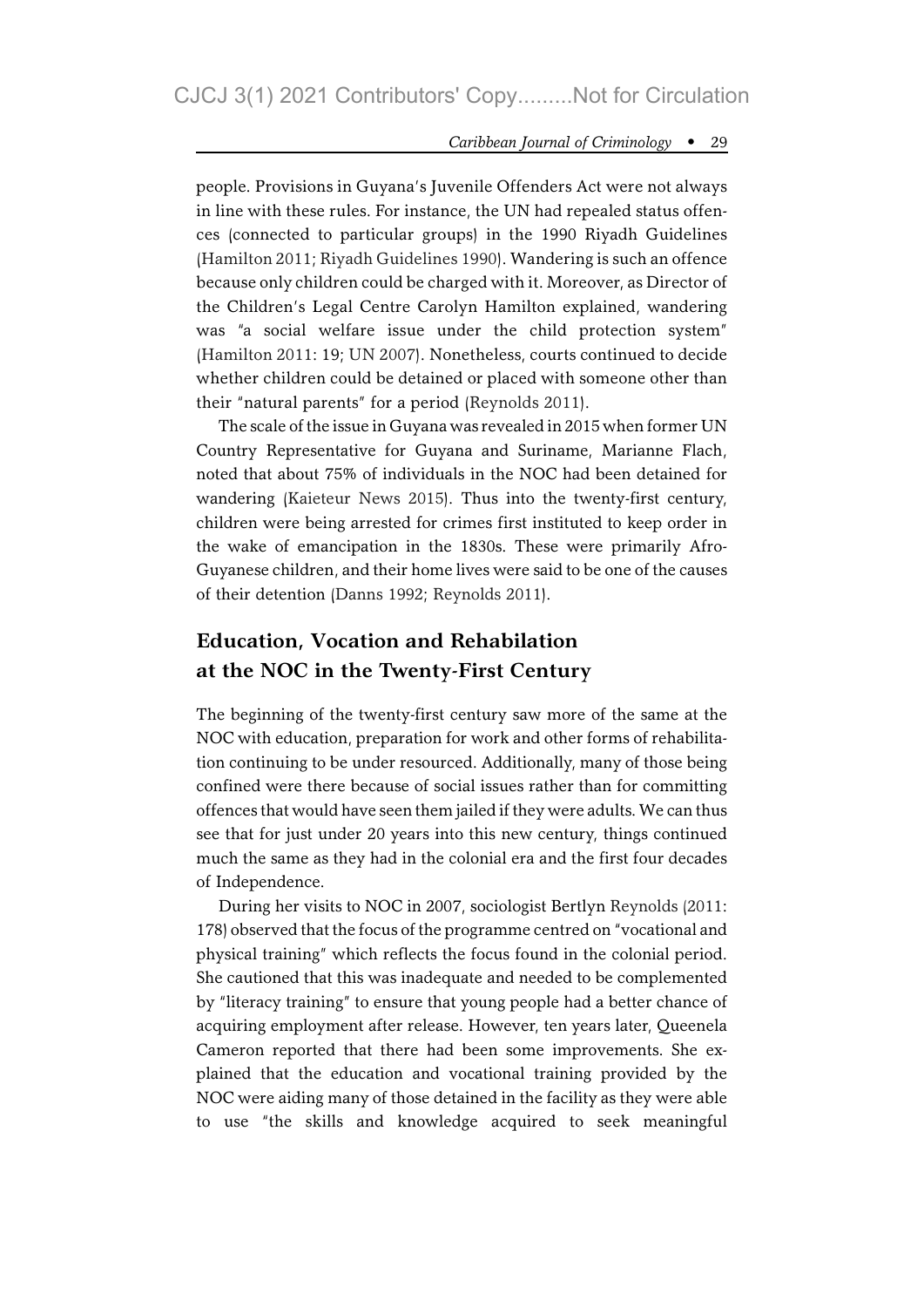employment and/or to further their education on release" (Cameron 2019: 134). Yet, she also noted that a lack of resources impacted the young detainees. One example given was the lack of appropriate books and other materials in the library (Cameron 2019: 133).

The lack of adequate staffing and resources also shaped the availability and nature of rehabilitative programmes at the NOC. In an echo of colonial times, in 1992, Danns highlighted that as vocational training was advocated by the NOC, detained children were made to work but were not receiving adequate rehabilitation. He stated that this was largely attributed to NOC staff who were mainly untrained and as a result were not able to provide instruction (Danns 1992; 2003: 22). Reynolds also concluded that better staffing was needed, but her ideas of what constituted a successful rehabilitative programme differed. She started from a point which accepted that the detainees were "delinquent" and needed to be taught to conform to societal norms. In this vein, Reynolds (2011: 183) pointed out "NOC's need for more skilled staff members who could determine what causes juveniles to become delinquent in each case". Additionally, she called for rehabilitative programmes which helped young people "understand their situation, modify their bad habits, suppress their tendencies to delinquency and to better their self concepts" (Reynolds 2011: 177). Subsequently, Cameron focused on the need to better support young people's mental health. She observed that while detainees were provided with basic health care, there was no drug treatment programme, and general psychological and psychiatric care was inadequate suggesting that "the mental health of detained juveniles is not a priority" (Cameron 2019: 133). She further explained that better drug treatment and counselling facilities were needed to improve rehabilitation rates.

The consequences of the failed approaches within the institution were reflected in aftercare. Reynolds (2011) observed that the provisions in the early 2000s were inadequate, with many young people returning to the environments from which they left without any follow-up. Cameron's research shows a significant shift in approach over the next decade. There were moves towards better social reintegration, and these met with some success (Cameron 2019: 134). Such support was shown to be wide-ranging, including sourcing accommodation, providing cash and clothing, organizing enrolment in technical schools and other forms of further education and assistance with employment (Cameron 2019).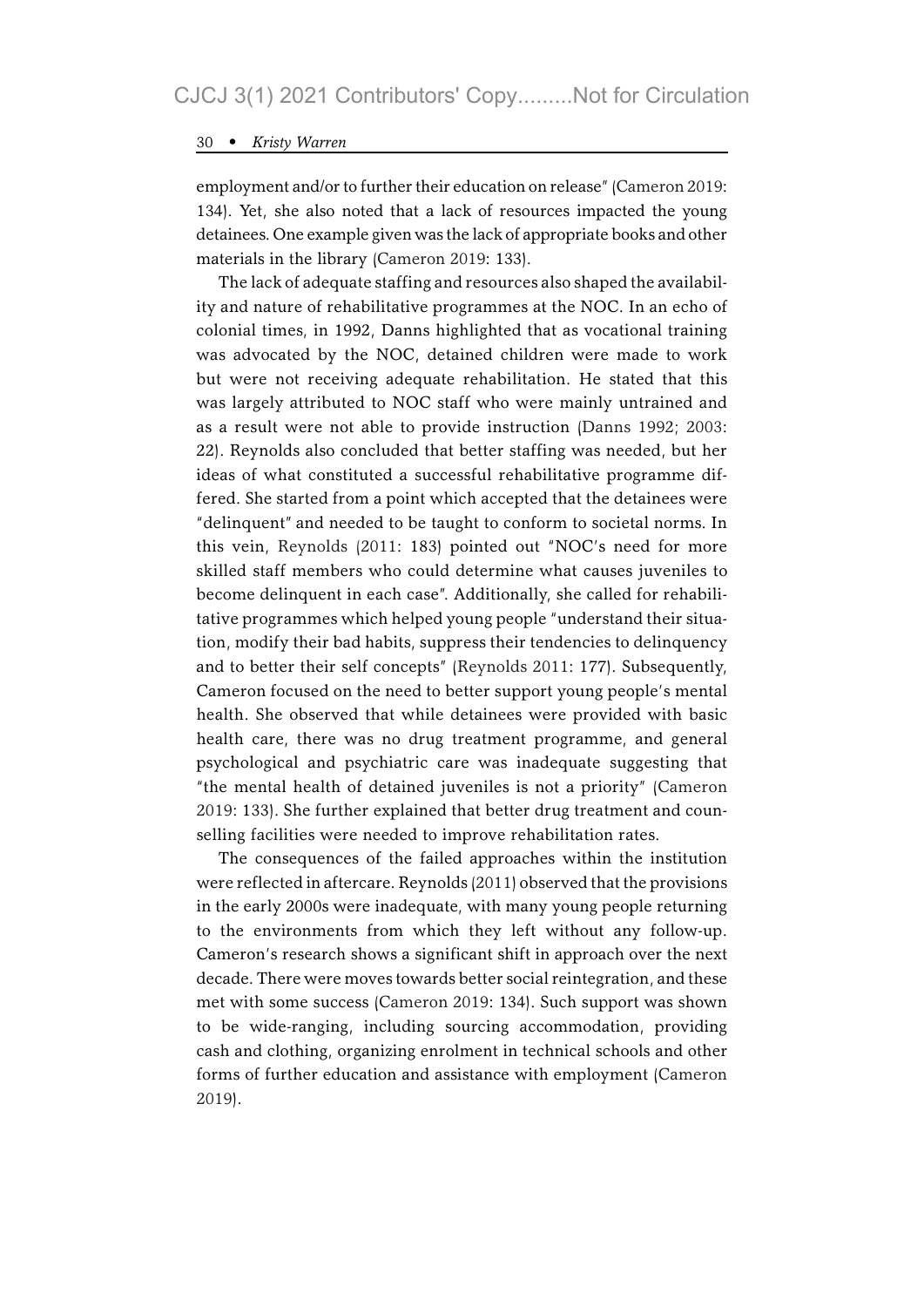Further change came with the introduction of the Juvenile Justice Act in 2019, when status offences such as wandering were abolished. Cameron's research has revealed the way in which the use of the law had changed over time as well as the profound impact of reform: all the girls in the NOC were let go as they had all been remanded for wandering. No mention is made of boys being released at this time showing the extent to which this offence had become gendered (Cameron 2019). The proximity, time wise, of Cameron's research to the passing of the Juvenile Justice Act offers a marker for reflection of what occurred up to that point and what is needed to encourage practice that meets local and international standards of care. Under scrutiny here is the future purpose of the NOC. Some of Cameron's recommendations point towards creating systems of oversight to ensure better care of young people within the NOC. For instance, although NOC administrators are committed to ending the use of solitary confinement, it was up to the Juvenile Justice Committee and other authorities to implement this change.

It is also necessary to consider the possibility of a further reduction in the use of the NOC. In this, the release of girls for wandering can be seen as a critical step. Colonial approaches to juvenile offending were embedded in strategies of governance that ignore the deleterious effects of economic extraction on family and society and was overtly punitive. Its ghosts linger, and this should be of concern to those who make policy.<sup>10</sup> As the section on British Guiana shows, issues of estrangement from families resulted in a higher number of children who were wards of the state. This is also of concern to those who make policy. The 2019 Juvenile Justice Act called for institutionalization to be made a "last option"; this in turn led to the call for more foster placements and homes for children and teenagers as alternatives to being held by the NOC (Guyana Chronicle 2019). The formation of the Juvenile Justice Department, which predated the introduction of the Act by a year, showed a move towards protecting and assisting rather than criminalizing young people found in trying circumstances (UNICEF 2020). There have been reports of the early success of these interventions (Cameron 2019), but there remains a need to ensure the various agencies responsible for the processing of children who encounter the law work together more harmoniously to ensure they are treated fairly and humanely (UNECIF 2020). Those within the Juvenile Justice Department have stated their commitment to this ambition (UNECIF 2020).

<sup>&</sup>lt;sup>10</sup>While we do not have the space to explore the policy implications in this paper, we plan to engage with them elsewhere.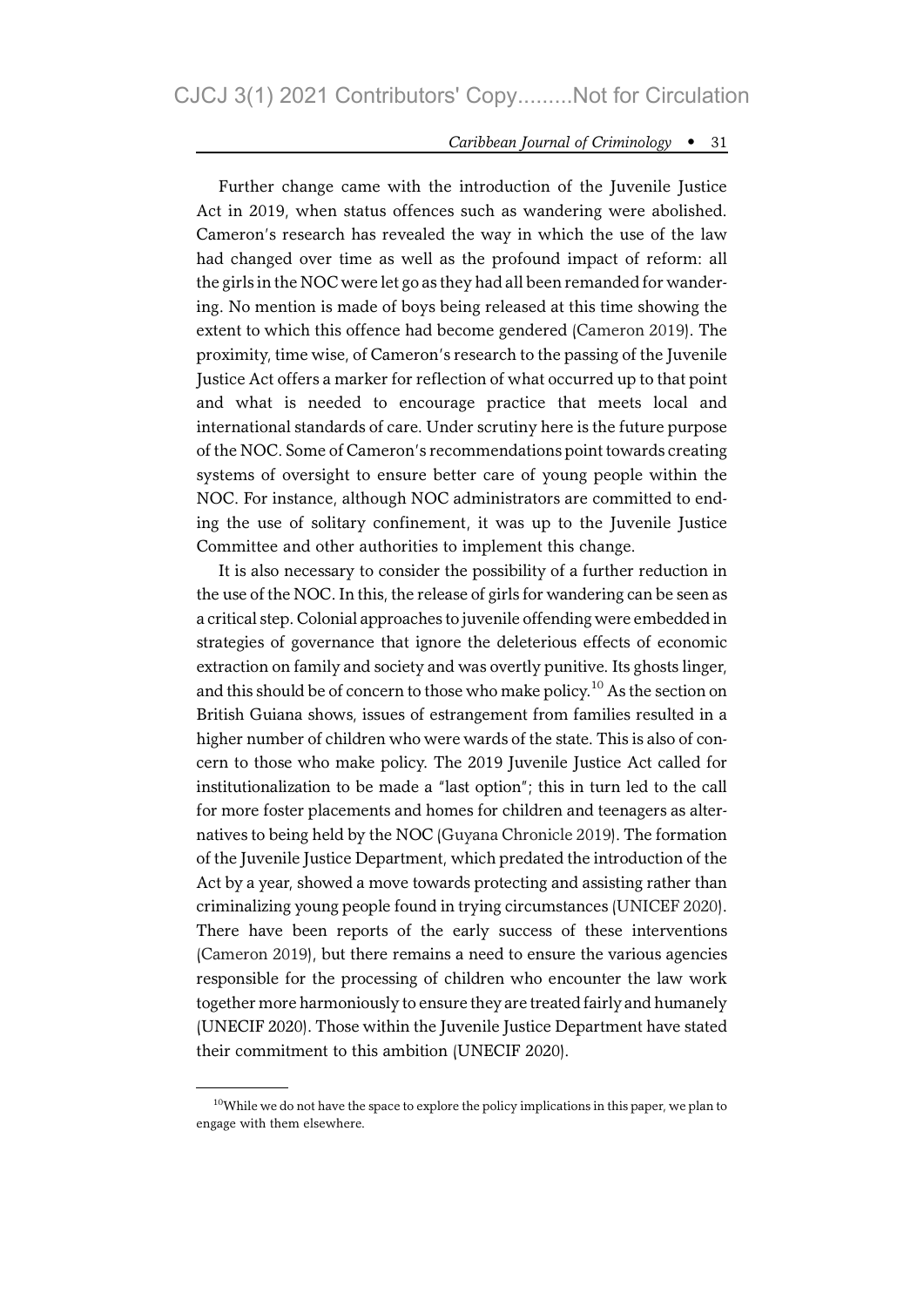### Reflecting on Coloniality and Hauntology

Using historical archives and sources spanning over 150 years, this paper has illustrated how a contemporary system of state social control in the context of criminal justice and youth offending, no matter its best intentions, extended forms of exploitation, victimization and discrimination intrinsic to the colonial encounter. It has shown that colonial regimes and the building of empire produced and represented the Guyanese "other", largely premised on race, gender and socio-economic status (e.g. poverty). They also policed the social and cultural protocols surrounding children and juveniles that reflected the racialized and gendered tropes of the colony. Moreover, colonial legacies continue to produce/reproduce inequalities in contemporary Guyana, while the colonial institutions created to educate and control children and juveniles have taken on new forms. In colonial times, as today, they are often indistinguishable from each other and from plantation slavery regimes and have been used "to rescue young citizens and subjects in the making to shape young bodies and minds, [and] were central to imperial policies and their self-fashioned rationalities" (Stoler 2006: 43).

Juvenile justice institutions – just like slavery and the plantation – captured children's bodies and time as they endeavoured to create productive citizens undertaking purposeful education and labour while restricting "wandering" and vagrancy. Indeed, it was believed that idle young men and women were responsible for outbreaks of crime, particularly violent crime. However, the general lack of resources – consistently over the past two centuries – has impacted on efforts to create truly rehabilitative regimes.

Deficiencies in the education and support services available to young people under state care, both then and now, increased dependence on strategies of confinement. This is not to say that the postcolonial state and its various actors did not attempt to develop and build across eras a new more progressive system of control for young offenders. However, the judicial system of the colonial authorities failed to tackle the various injustices on which it was built, and this was replicated in the post-colonial era. The new system retained the injustices of the past, many of which continue to haunt the contemporary Guyanese criminal justice system, including the representation, treatment and punishment of children. Thus, colonialism and empire are continually rebirthed and perpetuated in Guyana's criminal justice system, systems showing clearly that decolonization and independence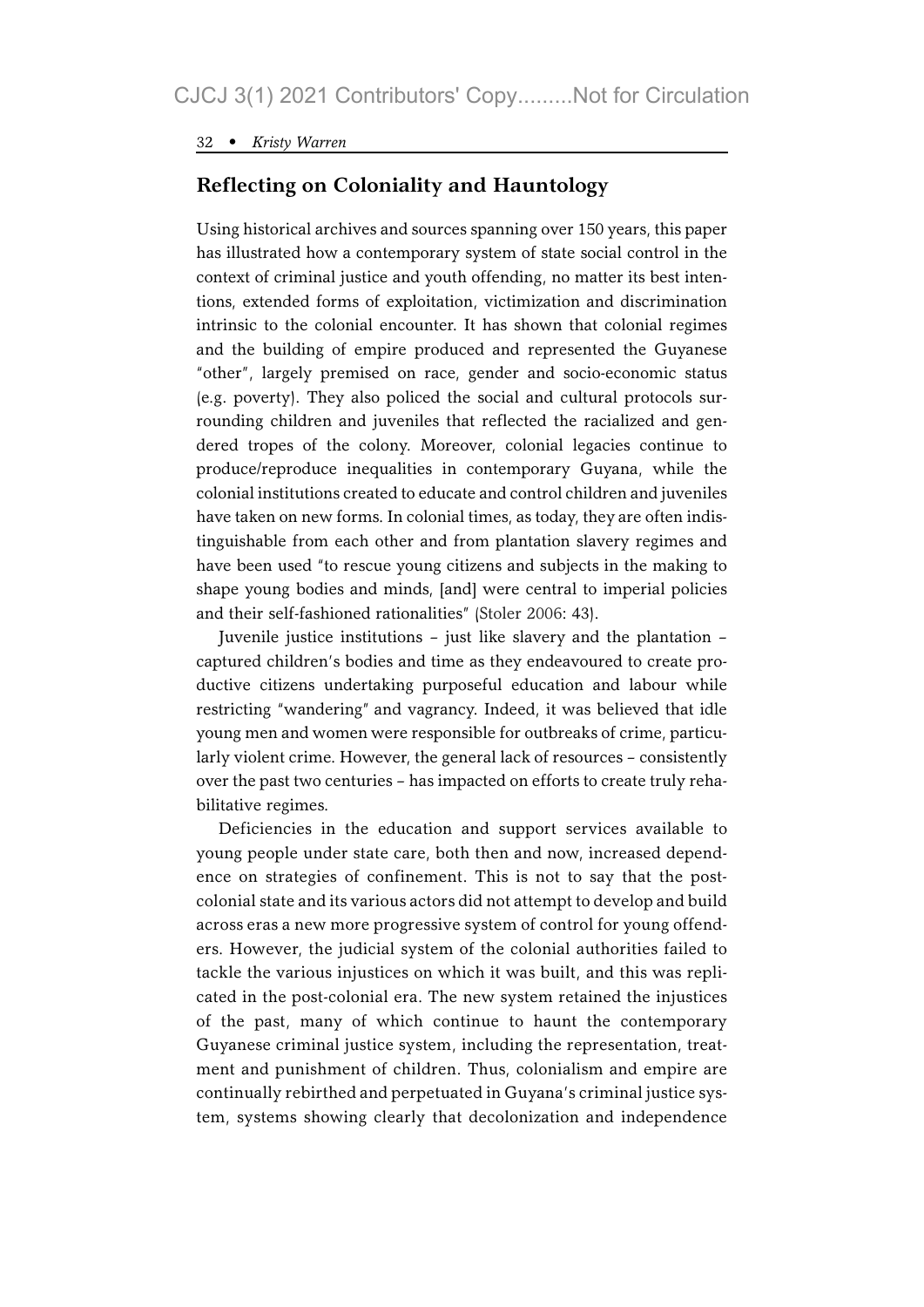were established through the same political structures (Saleh-Hanna 2015; Stoler, 2006; Quijano 2000).

The legacies of colonialism pervade contemporary Guyana, its systems and its people, and this includes children. Whether we are looking at the institutions created to control and punish young people, or at the archives that record these histories of governmentality, they are imbued with the ghosts of empire and its colonial afterlives. Children are the phantoms of history, omitted from but also entombed within the archives. The preceding discussion shows how archival material can be used to try to capture their lived experiences. However, the archives themselves are also "spectral"–"neither present nor absent 'in the flesh', neither visible nor invisible, a trace always referring to another whose eyes can never be met" (Derrida & Prenowitz, 1955: 53). This means that certain forms of knowing are prioritized over others, including a regimented monopoly over race/ethnicity, criminality, childhood and youth, which have created racialized and gendered regimes that operate within contemporary Guyana (Saleh-Hanna, 2015; Stoler, 2006; Quijano 2000). These gendered norms and other tropes of the colony have left their legacy in Guyana, particularly on the representation, treatment, criminalization and punishment of children through the juvenile justice system, its agents and institutions. The omission of children from the archives – unless mediated by an adult – is also a legacy of colonialism.

Adopting a Caribbean feminist criminological approach alongside ideas of coloniality and hauntology not only facilitated an understanding of these colonial afterlives, but also how colonialism has and continues to structure the world around us, which includes foundations of knowing and forgetting (Quijano 2000; Stoler, 2006). Indeed, every text contains "phantoms" (Royale 1995: 35). Despite their spectrality, the archival materials have allowed us to fill some of these silences and to ask and explore key questions surrounding juvenile justice in Guyana. Maintaining the afterlives of colonialism, the punishment and rehabilitation of children have been achieved through a combination of education and labour, themselves closely related. The relationship between "work" and "rehabilitation" is a recurrent theme in our analysis of the past and the present as is the highly gendered educational opportunities afforded to young Guyanese, none of which are sufficient to enable them to build a life for themselves beyond the institutions. However, this has been excluded from official discourse as well as the archives, as most records ignore the wider political economy or how capitalism limits the options available to some children. It is these which result in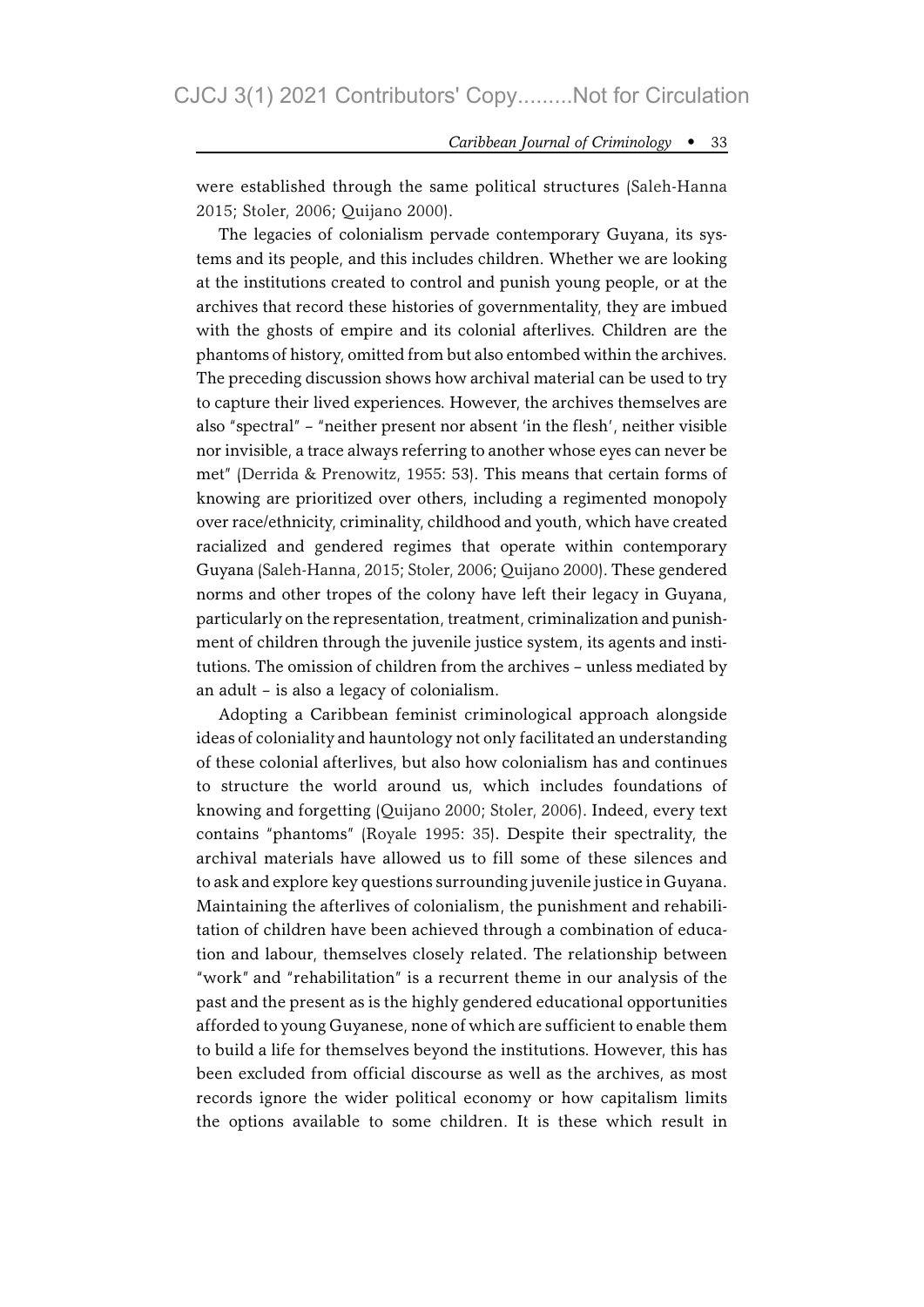"survival strategies" and committing crimes of poverty just to get by (Danns 1992). Thus, this article illustrates how the legacies of empire – both visible and invisible – are replicated in contemporary Guyana and how they reproduce gendered, socio-economic and racialized inequalities in youth justice.

#### References

- Abrams, L. S., S. P. Jordan, and L. A. Montero. "What Is a Juvenile? A Cross-National Comparison of Youth Justice Systems." Youth Justice 18, no. 2 (2018): 111–130.
- Ame, R. K. "The Origins of the Contemporary Juvenile Justice System in Ghana." Journal of Family History 43, no. 4 (2018): 394–408.
- Ayres, T., and D. Kerrigan. "The Gaols of Guyana: Hauntology and Trauma in the Soundscape of Prison." LIAS Working Paper Series 4 (2021).
- Boa, S. "Discipline, Reform or Punish? Attitudes towards Juvenile Crimes and Misdemeanours in the Post-Emancipation Caribbean, 1838–88." In Contesting Freedom: Control and Resistance in the Post-Emancipation Caribbean, edited by G. Heuman and D. V. Trotman, 65–86. Oxford: Macmillan Caribbean, 2005.
- Bredberg, E. "Writing Disability History: Problems, Perspectives and Sources." Disability & Society 14, no. 2 (1999): 189–201.
- Brereton, B. "Family Strategies, Gender, and the Shift to Wage Labour in the British Caribbean." In The Colonial Caribbean in Transition: Essays on post emancipation social and cultural history edited by B. Brereton and K. Yelvington. Kingston: The Press University of the West Indies, 1999.
- Briggs, F. J. "Probation and Social Work of the Courts in British Guiana." Probation (1947): 1946–1949.
- British Library (BL) Reports. "These are: C.S.F 351, British Guiana, Report of the Inspector of Prisons." Report of the Inspector General of Police. Report on the Onderneeming School. Report on the Girls' Reformatory. Georgetown: C. K. Jardine, 1890–1961.
- British Library (BL) Reports. "Colonial Social Welfare Advisory Committee (C.S.W.A.C)." Mr Simey's Report on Extra Mural Labour in the West Indies, 1943.
- Burham, L. F. S. "State Paper on National Service for the Co-operative Republic of Guyana by the Prime Minister The Hon. L.F.S. Burham OE, SC, MP, Thursday 20th December, 1973." Guyana Sessional Paper No. 3, 1973.
- Calixte, S. L. "Beyond "Us" Versus "Them": Transnationalizing Girlhood Studies." In Difficult Dialogues about Twenty First Century Girls, edited by D. M. Marie and A. E. Ginsberg. Albany: State University of New York Press, 2015.
- Cameron, Q. "Conditions of Juvenile Confinement in Guyana." Unpublished Report, 2019.
- Caribbean Research Library, University of Guyana (CRL). "Annual Report of the Guyana Police Force (GPF) by the Commissioner of Police for the Year 1967."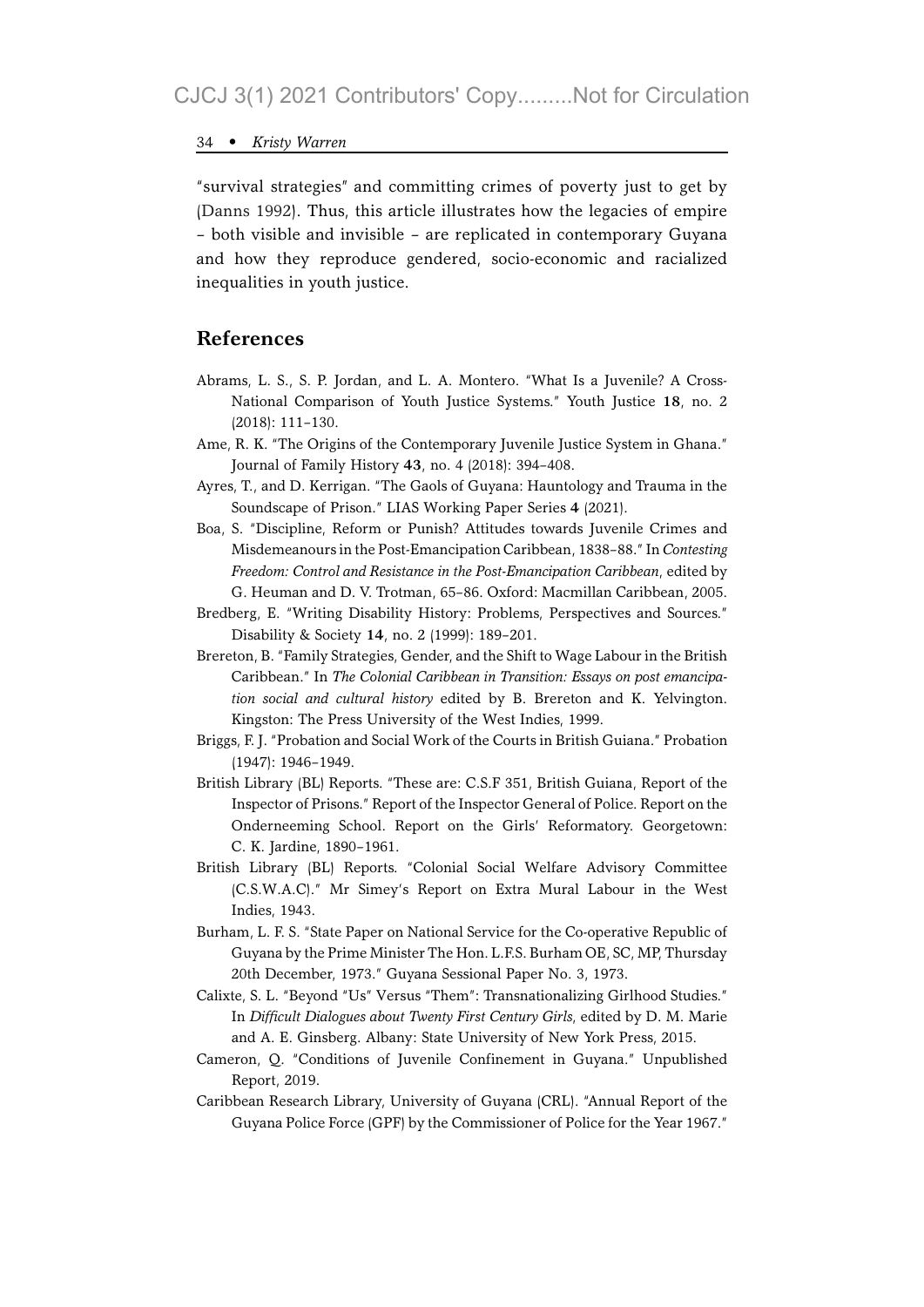- Caribbean Research Library, University of Guyana (CRL). "Annual Report of the Guyana Police Force (GPF) by the Commissioner of Police for the Year 1969."
- Childs, D. ""You Ain't Seen Nothin' Yet": "Beloved," The American Chain Gang, and the Middle Passage Remix." American Quarterly 61, no. 2 (2009): 271–297.
- CRL GPF (1968) Caribbean Research Library, University of Guyana (CRL). 1968. "Annual Report of the Guyana Police Force (GPF) by the Commissioner of Police for the Year 1968.
- Danns, G. K. Situation Analysis of Children in Especially Difficult Circumstances in Guyana. UNICEF/Government of Guyana, 1992.
- Danns, G. K. "Guyana The Situation of Children in the Worst Forms of Child Labour: A Rapid Assessment, International Labour Organization Subregional Office for the Caribbean," 2003.
- De Barros, J. "Metropolitan Policies and Colonial Practices at the Boys' Reformatory in British Guiana." The Journal of Imperial and Commonwealth History 30, no. 2 (2002): 1–24.
- De Barros, J. "Urban British Guiana, 1838–1924: Wharf Rats, Centipedes, and Pork Knockers." In Masters, Servants, and Magistrates in Britain & the Empire, 1562– 1955 edited by D. Hay and P. Craven. London: The University of North Carolina Press, 2004.
- De Barros, J. "'Working Cutlass and Shovel': Labour and Redemption at the Onderneeming School in British Guiana." In Contesting Freedom: Control and Resistance in the Post-emancipation Caribbean, edited by G. Heuman and D. Trotman, 39–64. London: Macmillan, 2005.
- Derrida, J., and E. Prenowitz. "Archive Fever: A Freudian Impression." Diacritics 25, no. 2 (1995): 9–63.
- DeShong, H. and T. Haynes. "Intimate Partner Violence in the Caribbean: State, Activist and Media Responses." Global Public Health 11, no. 1–2 (2016): 82–94.
- Evans, L., and D. Kerrigan. "Crime, Gender and Sexuality in the Anglophone Caribbean." Caribbean Journal of Criminology 1, no. 4 (2019): 1–28.
- Francis, C. A Criminal Code and Constabulary Manual for British Guiana. Essex, Alexander Lamb, 1895.
- Gordon, A. Ghostly Matters. Minnesota: University of Minnesota Press, 1997.
- Guyana Chronicle. Safeguarding the rights and welfare of children. 31 March 2019, 2019.
- Hamilton, C. Guidance for Legislative Reform on Juvenile Justice. New York: Children's Legal Centre and UNICEF, 2011.
- Hansard. Proceedings and Debates of the First Session of the National Assembly of the Third Parliament of Guyana Under the Constitution of Guyana. 25<sup>th</sup> sitting, 9 January 1974, The Parliamentary Debates Official Report Volume 1, 1974. https://parliament.gov.gy/chamber-business/hansard, sourced 16 April 2021.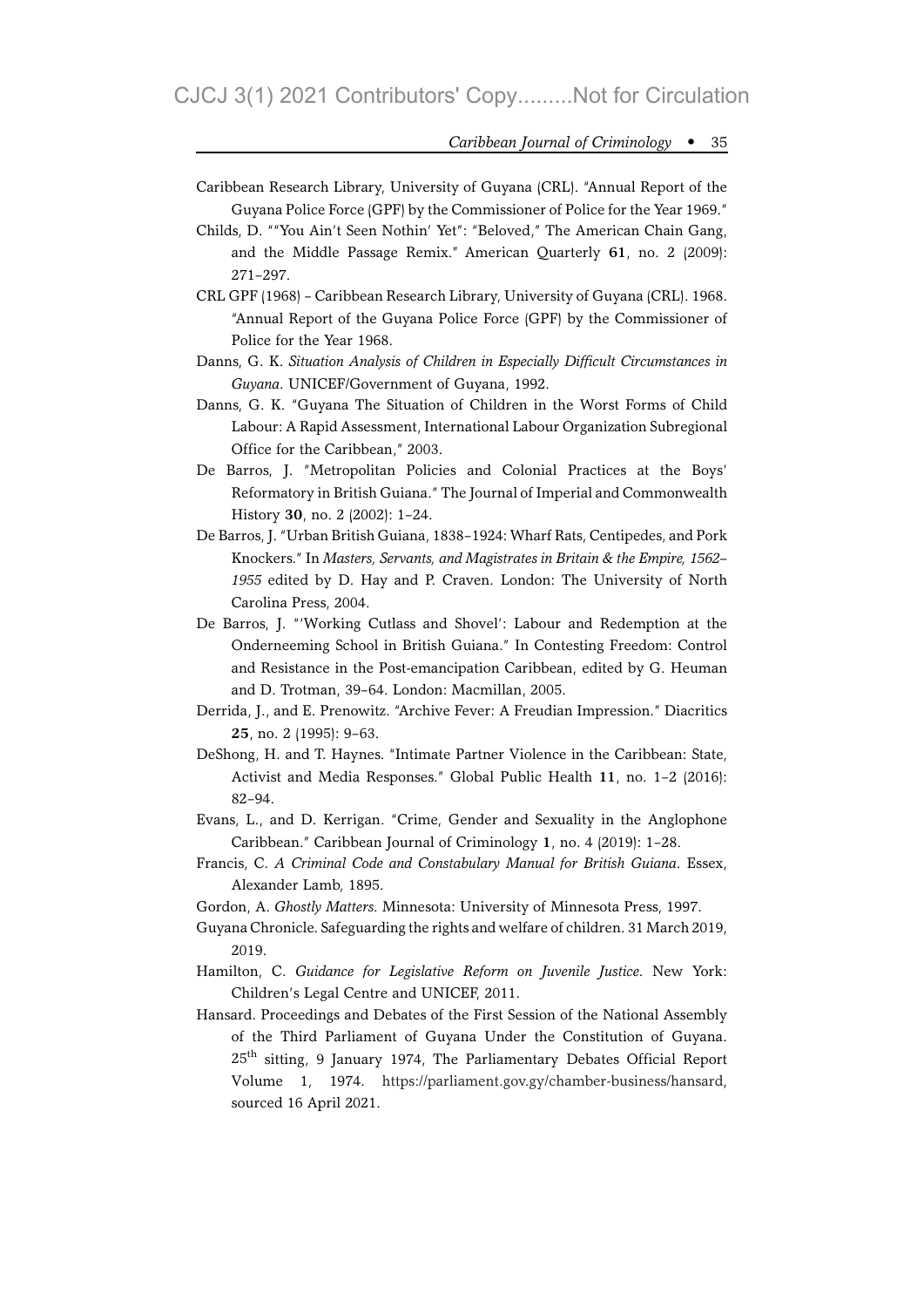- Hosein, G. "What Caribbean Feminist Political Anthropology does with Blind Meni and an Elephant." Journal of Eastern Caribbean Studies 44, no. 2 (2019): 65–90.
- Jones, H. "The Crime Problem in Guyana, Paper presented at the Conference on Crime and the Penal System in Guyana, University of Guyana, Turkeyen, Guyana, 1974.
- Juvenile Offenders Act. Cap 10:03. British Guiana, 1931.
- Kirke, H. Twenty-Five Years in British Guiana. London: Sampson Low, Marston & Company, 1898.
- Kaiteur News. 75% of children in NOC for wandering, says UNICEF Rep. 14 September 2015.
- Lazarus-Black, M. The (Heterosexual) Regendering of a Modern State: Criminalizing and Implementing Domestic Violence Law in Trinidad. Law and Social Enquiry 28, no. 4 (2003): 979–1008.
- Liverpool, F. E. C. Ministry of Home Affairs Annual Report 1995, Co-operative Republic of Guyana, 1996.
- Matthew, J. Z. and T. Robinson. "Modern Vagrancy in the Anglophone Caribbean." Caribbean Journal of Criminology 1, no. 4 (2019): 123–154.
- May, M. "Innocence and Experience: The Evolution of the Concept of Juvenile Delinquency in the Mid-Nineteenth Century." Victorian Studies 17, no. 1 (1973): 7–29.
- Mignolo, W. D. "Introduction: Coloniality of Power and De-Colonial Thinking." Cultural Studies 21, no. 2–3 (2007): 155–167.
- Mohapatra, P. P. "Assam and the West Indies, 1860–1920: Immobilizing Plantation Labor". In Masters, Servants, and Magistrates in Britain & the Empire, 1562– 1955, edited by D. Hay and P. Craven, 455–480. London, University of North Carolina Press, 2004.
- Morgan, P. and V Youssef. Writing Rage: Unmasking Violence through Caribbean Discourse. Kingston: University of the West Indies Press, 2006.
- Morris, T. P. "United Nations Congress on Prevention of Crime and the Treatment of Offenders, Section 1: New Forms of Juvenile Delinquency; Their Origin, Prevention and Treatment." The British Journal of Criminology 1, no. 3 (1961): 261–262.
- Murray, C. N., H. J. Rohlehr, and R. Aitkens. Annual Report on the Treatment of Offenders for the Year 1961. Georgetown: Government Printery, 1963.
- Murray, C. N., H. J. Rohlehr, and R. Aitkens. Annual Report on the Treatment of Offenders for the Year 1962. Georgetown: Government Printery, 1965.
- Murray, C. N., E. H. Kendall, and H. J. Rohlehr. Annual Report on the Treatment of Offenders for the Year 1964. Georgetown: Government Printery, 1967.
- Murray, Cecil, and H. A. Davis. Annual Report on the Treatment of Offenders for the Year 1969. Georgetown: Government of Guyana, 1970.
- Nehusi, K. S. K. A People's Political History of Guyana 1838–1964. Hertford: Hansib Publications Ltd., 1992.
- National Library of Scotland (NLS). Essequibo Boy's School Annual Reports, 1945– 1950.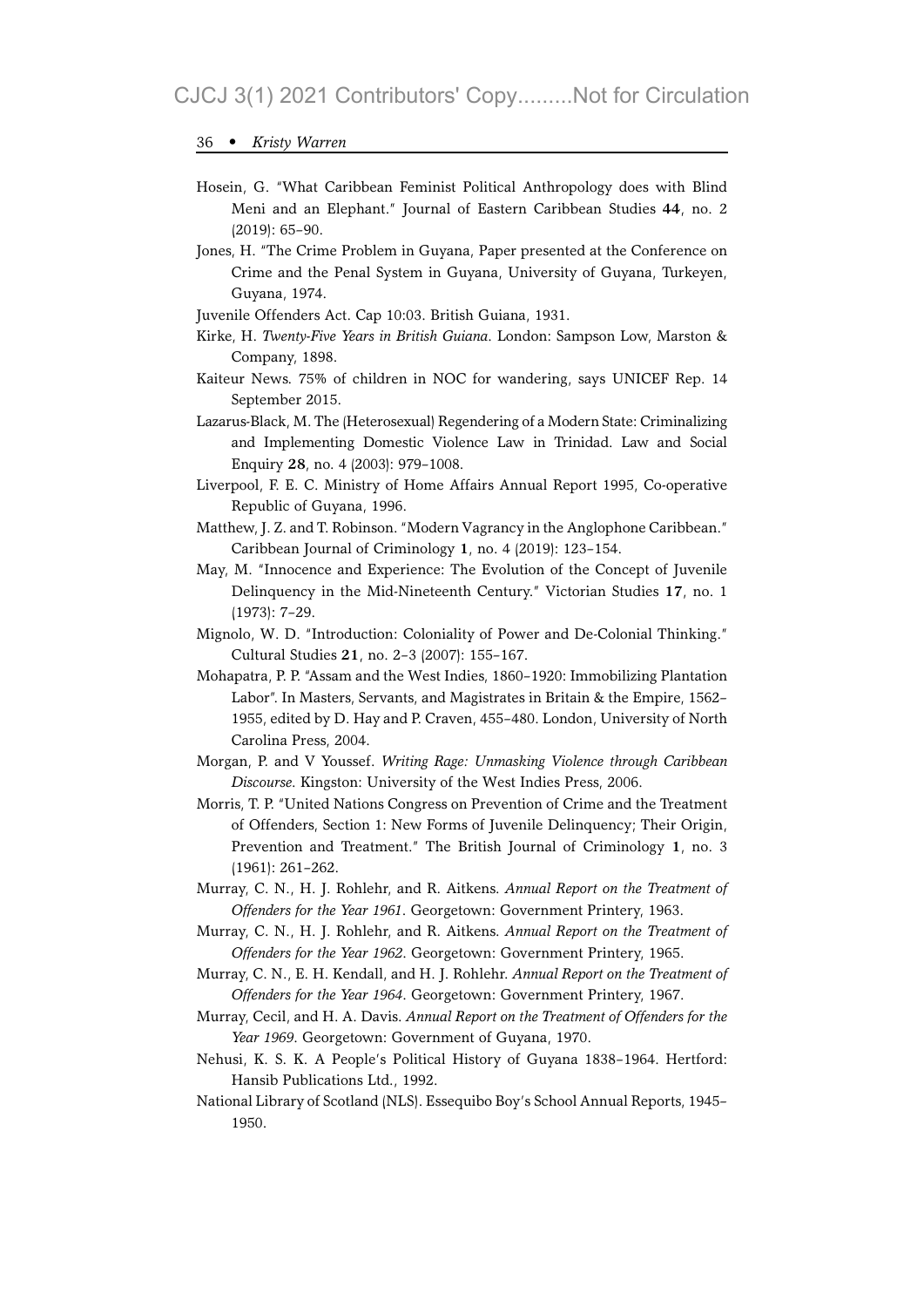- Paton, D, and G. Romain. "Gendered Clothing Legislation & Trans Experience in Guyana." Histories of the Present. History Workshop, 2014.
- Pinchbeck, I. and M. Hewitt. Children in English Society Volume 11: From the Eighteenth Century to the Children Act of 1948. London: Routledge and K. Paul, 1973.
- Quijano, A. "Coloniality of Power and Eurocentrism in Latin America." International Sociology 15, no. 2 (2000): 215–232.

Renzetti, C. M. Feminist Criminology. Abingdon: Routledge, 2013.

- Reynolds, B. G. "Preparing the Young Offender for Return to Society: A Theoretical Evaluation of Guyanese Juvenile Delinquents' Narratives Based on General Treatment Models." PhD diss., Wayne State University, 2011.
- Robinson, T. S. "Fictions of Citizenship, Bodies Without Sex: The Production and Effacement of Gender in Law." Small Axe 7 (2000): 1–27.
- Robinson, T. "Sticky Colonial Criminal Laws." University of Miami Law Review 75, no. 58 (2020).
- Roper, S. "Creating Good Colonial Citizens: Industrial Schools and Reformatories in Victorian Jamaica." In Victorian Jamaica, edited by T. Barringer and W. Modest. London: Duke University Press, 2018.
- Roper, S. "Introduction, Histories of Childhood in The Caribbean: New Perspectives and Methodologies." The Journal of Caribbean History 53, no. 2 (2019): 187–191.
- Royale (1995)—Royle, N. (1997) "This is Not a Book Review: Esther Rashkin: Family Secrets and the Psychoanalysis of Narrative", Angelaki, 2(1): 31–35.
- Saleh-Hanna, V. "Black Feminist Hauntology: Rememory the Ghosts of Abolition?" Champ pénal/Penal Field XII (2015): 1–33.
- SAIHC. All the World. Guiana Girls Work and Play. London: Salvation Army International Heritage Centre, 1948–1949.
- Sandall, R. The History of the Salvation Army: Social reform and welfare work, 1883– 1953, Volume 3. London: T. Nelson, 1947.
- Shore, H. "Crime, Policing and Punishment." In A Companion to Nineteenth Century Britain edited by C. Williams Oxford: Blackwell Publishing, 2004.
- Shore, H. Artful Dodgers: Youth and Crime in Early Nineteenth Century. London: Boydell Press, 1999.
- Smith, L. Insanity, Race and Colonialism, Managing Mental Disorder in the Post-Emancipation British Caribbean, 1838–1914. London: Palgrave MacMillan, 2014.
- Stoler, A. L. Haunted by Empire: Geographies of Intimacy in North American History. Durham: Duke University Press, 2006.
- The National Archives, London (TNA). Colonial Office and Commonwealth Office: West Indian Department (CO 1031). Registered Files (WIS Series), 1948– 1967.
- The National Archives, London (TNA). Colonial Office and predecessors: British Guiana, formerly Berbice, Demerara, and Essequibo, Original Correspondence (CO 111). Governor of British Guiana Correspondence, 1781–1951.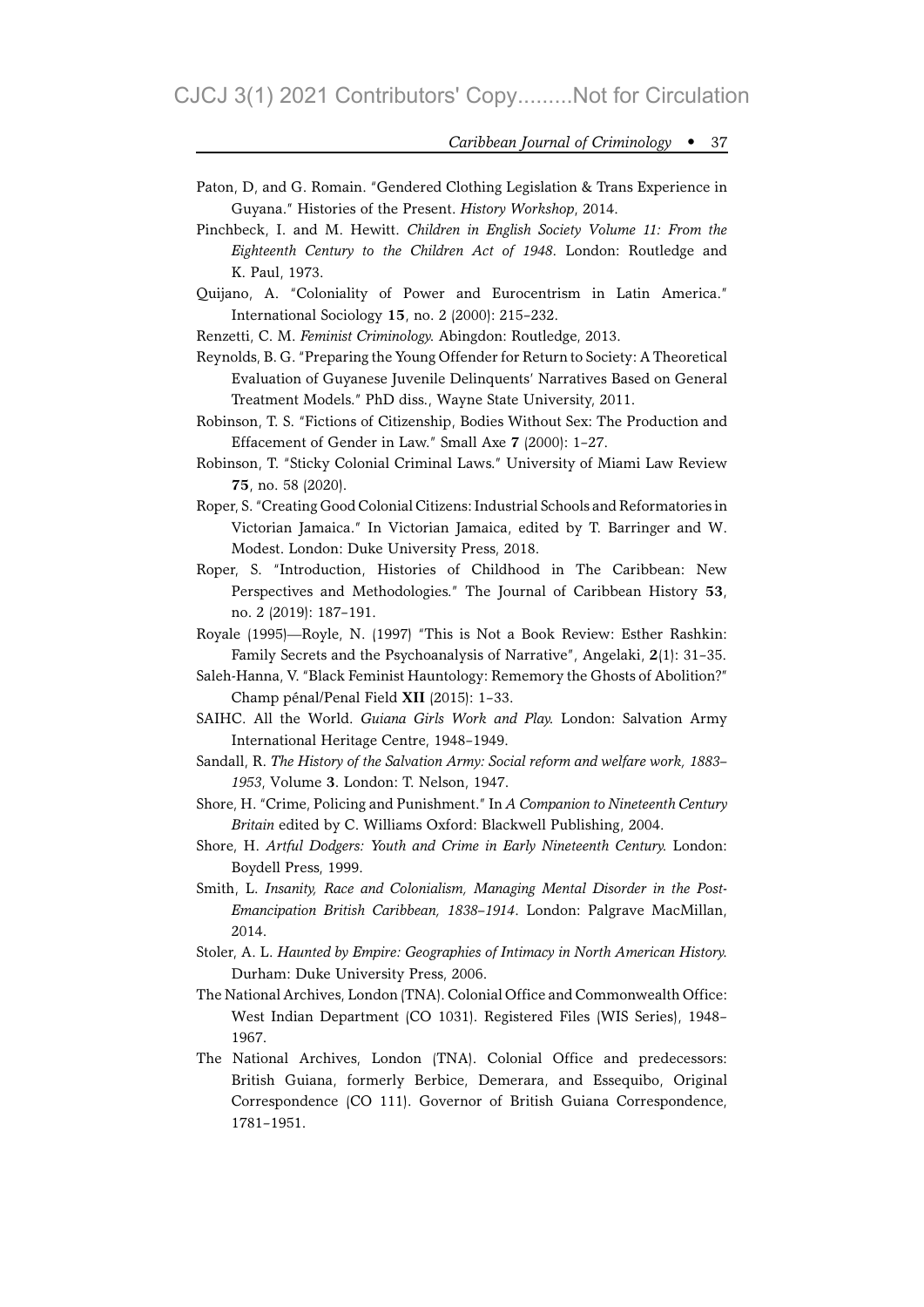- The National Archives, London (TNA). Colonial Office and War and Colonial Department: British Guiana (CO 113). Acts, 1837–1955.
- The National Archives, London (TNA). Colonial Office and predecessors: British Guiana, formerly Berbice, Demerara, and Essequibo, Original Correspondence (CO 260). Blue Books of Statistics: British Guiana, 1821–1943.
- Training Schools Act, Cap 11:06. British Guiana, 1907.
- Trotz, A. "Between Despair and Hope: Women and Violence in Contemporary Guyana." Small Axe 15 (2004): 1–20.
- U.K. Parliamentary Papers (UKPP) Online. Command Papers. C. (1st series) (1833– 69). Despatches from Governor of British Guiana, on State of Dispute between Combined Court and Governor, respecting Estimates for Public Service, 1849, C. 594.
- U.K. Parliamentary Papers (UKPP) Online. Command Papers. Cd. (1900–1918) Special Reports on Educational Subjects, 1899–1900, Volume IV. Cd. 416.
- U.K. Parliamentary Papers (UKPP) Online. Command Papers. Cd. (1900–1918) Colonial Reports Annual. No. 413. 1904. British Guiana, Vol 56. Cd. 1768–18.
- U.K. Parliamentary Papers (UKPP) Online. Command Papers. Cd. (1900–1918) British Guiana. Further Correspondence Relating to Disturbances in British Guiana, Vol. 77. 1906. Cd. 3026.
- U.K. Parliamentary Papers (UKPP) Online. Command Papers. Cd. (1900–1918) Colonial Reports Annual. No. 833. British Guiana, Vol. 43. 1914–6. Cd. 7622–24.
- U.K. Parliamentary Papers (UKPP) Online. Command Papers. Cmd. (1919–56) Colonial reports – annual. No. 1014, Vol. 35. 1919. British Guiana. Cmd. 1–37.
- U.K. Parliamentary Papers (UKPP) Online. Command Papers. Cmd. (1919–56) Correspondence relating to the position of the sugar industry in certain West Indian colonies, British Guiana, and Mauritius, 1930–1. Cmd. 3705.
- U.K. Parliamentary Papers (UKPP) Online. Command Papers. Cmd. (1919–56) Labour conditions in the West Indies. Report by Major G. St. J. Orde Browne, O.B.E. to Secretary of State for the Colonies, 1938–9. Cmd. 6070.
- U.K. Parliamentary Papers (UKPP) Online. Command Papers. Cmd. (1919–56) West India Royal Commission 1938–9. Recommendations. 1940. Cmd. 6174.
- U.K. Parliamentary Papers (UKPP) Online. Command Papers. Cmd. (1919–56) West India Royal Commission 1938–9, Statement of Action, June 1945. 1945. Cmd. 6656.
- UNICEF (2020), UNICEF 2020. Alternative sentencing for juveniles: They are simply children, we should hardly think of them as offenders. "https://eur03. safelinks.protection.outlook.com/?url=https%3A%2F%2Fwww.unicef.org% 2Fguyanasuriname%2Fstories%2Falternative-sentencing-juveniles&data= 04%7C01%7Cdylan.kerrigan%40leicester.ac.uk%7Cb4960a99da854d6b05a 508d9e18afa8c%7Caebecd6a31d44b0195ce8274afe853d9%7C0%7C0%7C637 788809492989151%7CUnknown%7CTWFpbGZsb3d8eyJWIjoiMC4wLjAwM DAiLCJQIjoiV2luMzIiLCJBTiI6Ik1haWwiLCJXVCI6Mn0%3D%7C3000&